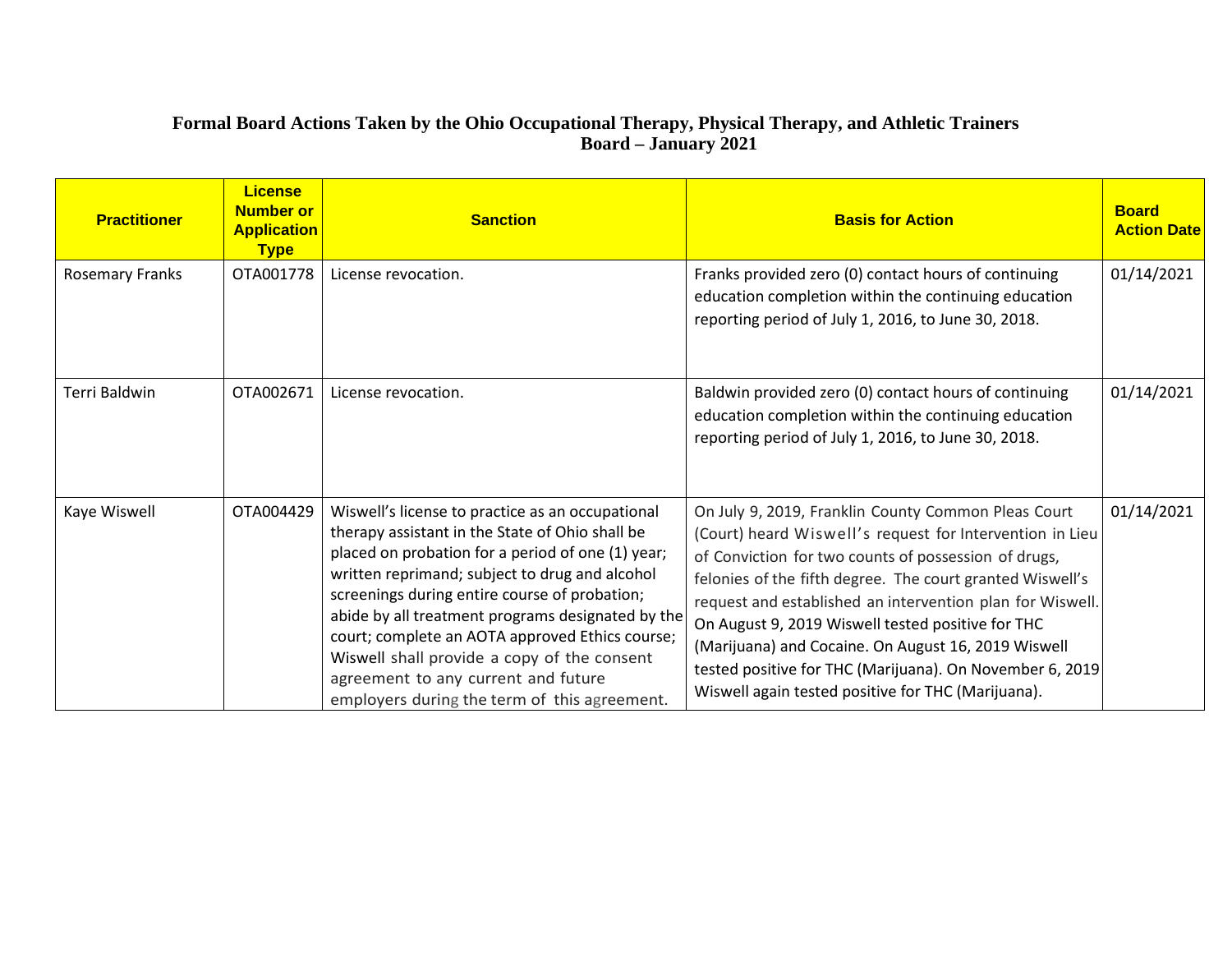| Kenya Lewis          | OTA007359 | Lewis's license to practice as an occupational<br>therapist assistant in the State of Ohio shall be<br>suspended for a period of thirty (30) days;<br>complete an AOTA approved Ethics course; Lewis<br>shall provide a copy of the consent agreement<br>to any current and future employers during the<br>term of this agreement. | On January 14, 2020, Lewis abandoned her job and failed<br>to provide occupational therapy services to four of the five<br>patients that were scheduled to be seen by Lewis.                                                                                                       | 01/14/2021 |
|----------------------|-----------|------------------------------------------------------------------------------------------------------------------------------------------------------------------------------------------------------------------------------------------------------------------------------------------------------------------------------------|------------------------------------------------------------------------------------------------------------------------------------------------------------------------------------------------------------------------------------------------------------------------------------|------------|
| Valerie Bush         | OT003615  | Bush's license to practice as an occupational<br>therapist in the State of Ohio shall be<br>placed on probation for a period of one (1) year;<br>complete an AOTA approved Ethics course; Bush<br>shall provide a copy of the consent agreement<br>to any current and future employers during the<br>term of this agreement.       | While employed as an occupational therapist, Bush failed<br>to conduct a full evaluation on three patients, however<br>billed for a full evaluation on all three occasions. Bush<br>therefore billed for services not rendered and failed to<br>provide adequate standard of care. | 01/14/2021 |
| Wendy Chorny         | AT002051  | License revocation.                                                                                                                                                                                                                                                                                                                | Chorny failed to respond to the continuing education<br>audit.                                                                                                                                                                                                                     | 01/15/2021 |
| <b>Michael White</b> | AT004826  | License revocation.                                                                                                                                                                                                                                                                                                                | White failed to respond to the continuing education<br>audit.                                                                                                                                                                                                                      | 01/15/2021 |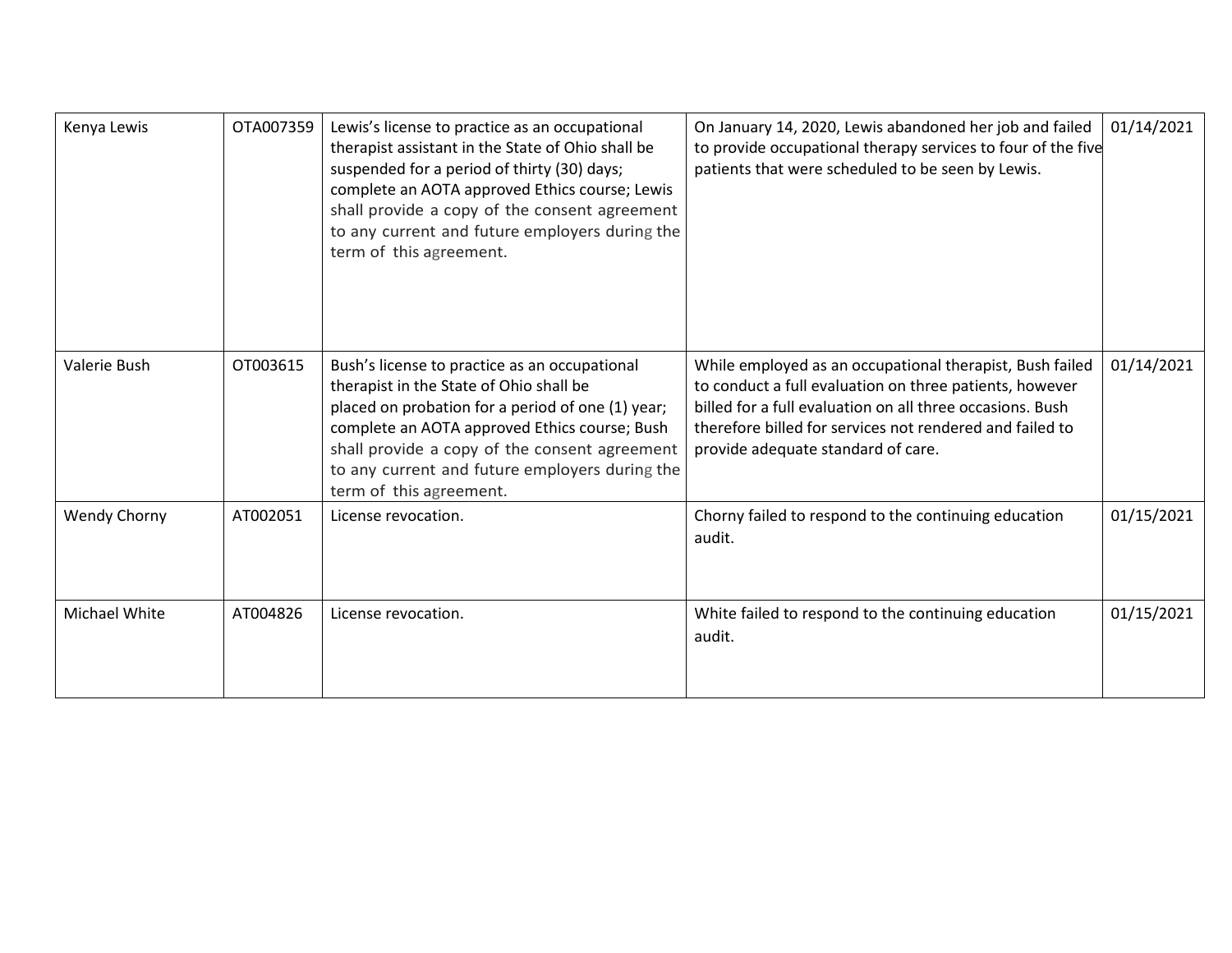| Thomas Grabski | AT004784  | Grabski's license to practice as an athletic trainer<br>in the State of Ohio shall be placed on<br>probationary status until he fulfills all of the<br>requirements in this Agreement; Grabski shall pay<br>a fine of \$200.00; Grabski shall submit proof of<br>twenty-five (25) continuing education hours,<br>which must include one (1) hour of ethics and two<br>(2) hours covering evidence-based practice earned<br>between October 1, 2016 and September 30,<br>2018; Grabski agrees to be audited for continuing<br>education credits for the next renewal cycle;<br>Grabski shall provide a copy of the consent<br>agreement to any current and future employers<br>during the term of this agreement. | Grabski failed to respond to the continuing education<br>audit.                                                                                                             | 01/15/2021 |
|----------------|-----------|------------------------------------------------------------------------------------------------------------------------------------------------------------------------------------------------------------------------------------------------------------------------------------------------------------------------------------------------------------------------------------------------------------------------------------------------------------------------------------------------------------------------------------------------------------------------------------------------------------------------------------------------------------------------------------------------------------------|-----------------------------------------------------------------------------------------------------------------------------------------------------------------------------|------------|
| Kathryn Fields | PTA004790 | Fields shall pay a fine of \$500.00; Fields<br>shall complete ten (10) contact hours of<br>Ohio approved continuing education;<br>Fields agrees to be audited for continuing<br>education completion for the 2021<br>renewal cycle; Fields shall develop a<br>Personal Plan of Action to ensure future<br>compliance with the continuing<br>education requirements; Fields shall<br>provide a copy of the consent<br>agreement to any current and future<br>employers during the term of this<br>agreement.                                                                                                                                                                                                      | Fields provided two (2) contact hours of Ohio approved<br>continuing education within the continuing education<br>reporting period of February 1, 2017 to January 31, 2019. | 01/21/2021 |
| Sarah Mays     | PTA006834 | Mays shall pay a fine of \$550.00; Mays<br>shall complete eleven (11) contact hours<br>of Ohio approved continuing education;<br>Mays agrees to be audited for continuing<br>education completion for the 2021                                                                                                                                                                                                                                                                                                                                                                                                                                                                                                   | Mays provided one (1) contact hour of Ohio approved<br>continuing education within the continuing education<br>reporting period of February 1, 2017 to January 31, 2019.    | 01/21/2021 |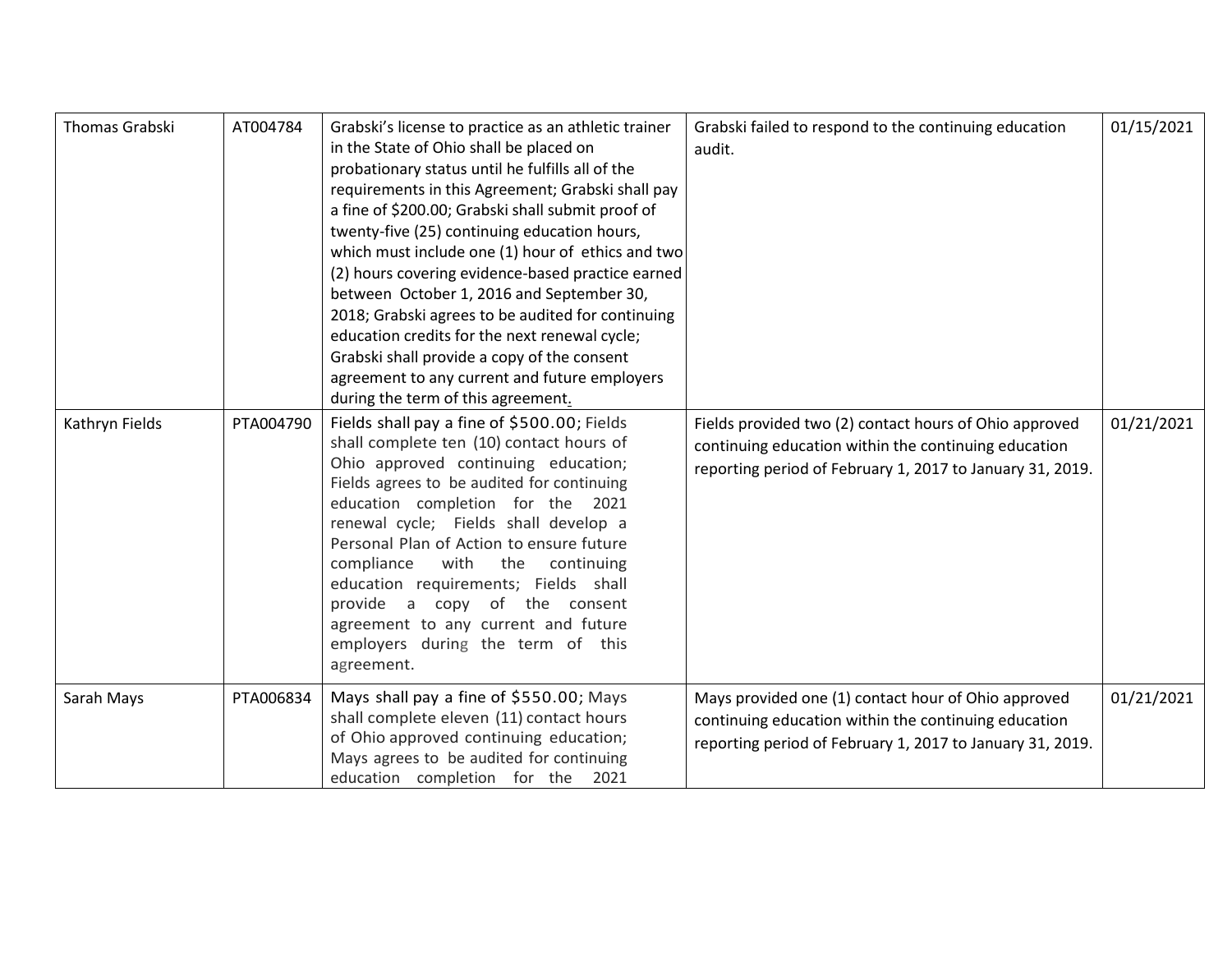|            |           | renewal cycle; Mays shall develop a<br>Personal Plan of Action to ensure future<br>compliance<br>with<br>the<br>continuing<br>education requirements; Mays shall<br>provide a copy of the consent<br>agreement to any current and future<br>employers during the term of this<br>agreement.                                                                                                                                                                                                         |                                                                                                                                                                             |            |
|------------|-----------|-----------------------------------------------------------------------------------------------------------------------------------------------------------------------------------------------------------------------------------------------------------------------------------------------------------------------------------------------------------------------------------------------------------------------------------------------------------------------------------------------------|-----------------------------------------------------------------------------------------------------------------------------------------------------------------------------|------------|
| Lori Welsh | PTA001660 | Welsh shall pay a fine of \$300.00; Welsh shall<br>complete six (6) contact hours of Ohio approved<br>continuing education; Welsh agrees to be<br>audited for continuing education completion for<br>the 2021 renewal cycle; Welsh shall develop a<br>Personal Plan of Action to ensure future<br>compliance with the continuing education<br>requirements; Welsh shall provide a copy of<br>the consent agreement to any current and<br>future employers during the term of this<br>agreement.     | Welsh provided six (6) contact hours of Ohio approved<br>continuing education within the continuing education<br>reporting period of February 1, 2017 to January 31, 2019.  | 01/21/2021 |
| Ryan McKee | PTA008026 | McKee shall pay a fine of \$600.00; McKee shall<br>complete twelve (12) contact hours of Ohio<br>approved continuing education; McKee agrees<br>to be audited for continuing education<br>completion for the 2021 renewal cycle; McKee<br>shall develop a Personal Plan of Action to<br>ensure future compliance with the continuing<br>education requirements; McKee shall provide a<br>copy of the consent agreement to any current<br>and future employers during the term of this<br>agreement. | McKee provided zero (0) contact hours of Ohio approved<br>continuing education within the continuing education<br>reporting period of February 1, 2017 to January 31, 2019. | 01/21/2021 |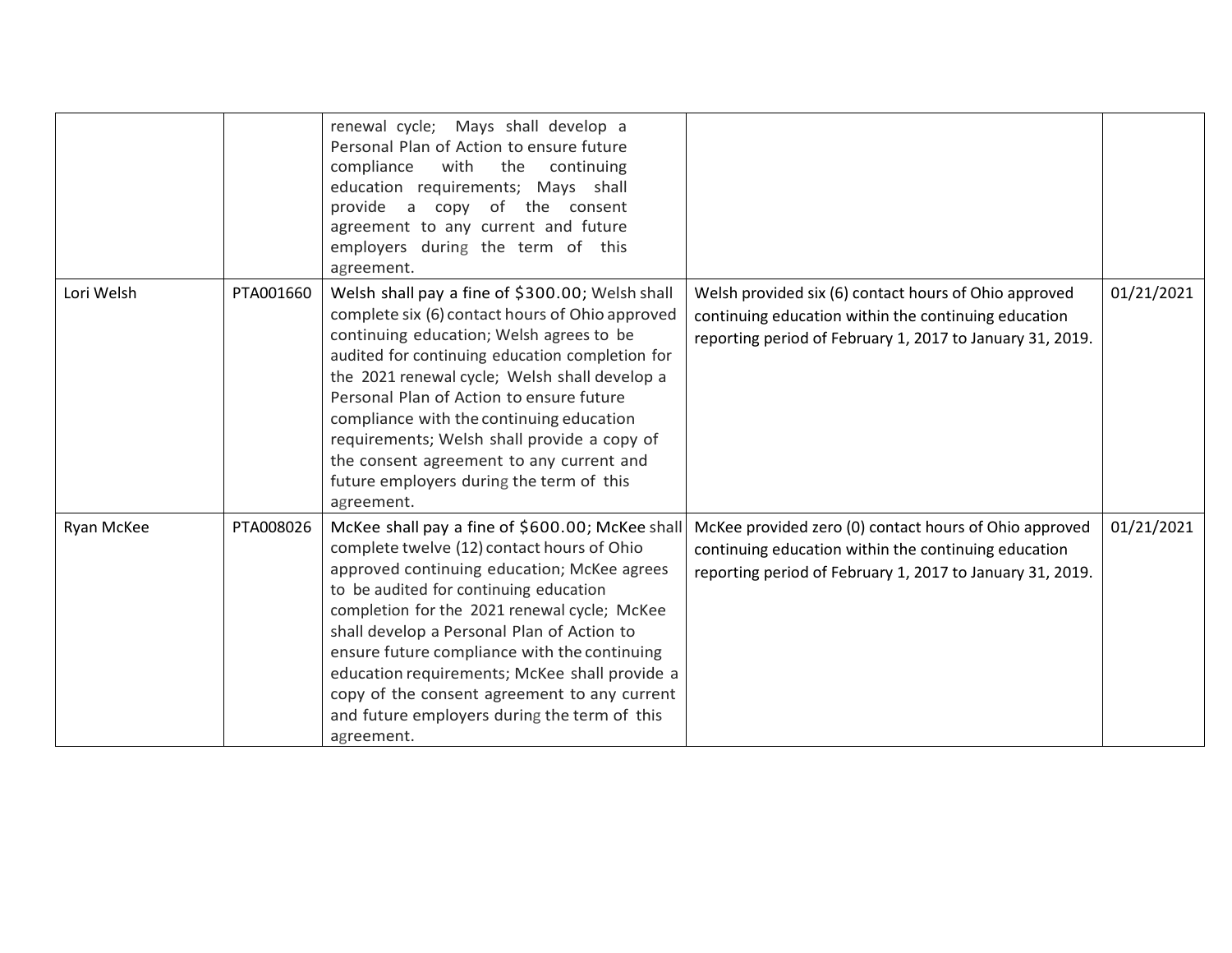| Michael Olmstead  | PT004650  | Written reprimand; shall "unconditionally<br>pass" the PROBE Ethics & Boundaries<br>Program or In lieu of attending the PROBE<br>Ethics & Boundaries Program, complete the<br>course, "Medical Ethics and Professionalism<br>(ME-22) conducted by PBI Education;<br>Olmstead shall provide a copy of the<br>consent agreement to any current and<br>future employers during the term of this<br>agreement. | During the months of January 2019 thru April 2019,<br>Olmstead falsely billed and provided medical<br>documentation for PT services that he did not perform.<br>To wit: two patients were billed for PT services without<br>any medical documentation, one patient's visit was<br>deleted by Olmstead off the schedule after allegedly<br>receiving PT services, two patients stated they were not<br>seen by Olmstead although billing and medical<br>documentation existed, five patients were scheduled to<br>be seen with no medical documentation, and five patients<br>received services on a different day they were scheduled<br>to receive said PT services. | 01/21/2021 |
|-------------------|-----------|------------------------------------------------------------------------------------------------------------------------------------------------------------------------------------------------------------------------------------------------------------------------------------------------------------------------------------------------------------------------------------------------------------|-----------------------------------------------------------------------------------------------------------------------------------------------------------------------------------------------------------------------------------------------------------------------------------------------------------------------------------------------------------------------------------------------------------------------------------------------------------------------------------------------------------------------------------------------------------------------------------------------------------------------------------------------------------------------|------------|
| Joshua Sparks     | PTA006679 | Voluntary surrender/simultaneous revocation.                                                                                                                                                                                                                                                                                                                                                               | In the month of August 2014, Sparks accepted/cashed a<br>cashier's check for \$5,000.00 purchased by patient. In the<br>months of September 2014 and October 2014, Sparks<br>accepted/cashed a cashier's check for \$5,000.00<br>purchased by patient. Between the years of November<br>2014 and November 2016, Sparks received/accepted gifts<br>from patient of substantial value.                                                                                                                                                                                                                                                                                  | 01/21/2021 |
| Jessica Gallimore | PTA010716 | Voluntary surrender/simultaneous revocation.                                                                                                                                                                                                                                                                                                                                                               | Gallimore during the month of September 2019, entered<br>into a sexual relationship with a patient during the course<br>of her practice as a physical therapist assistant.                                                                                                                                                                                                                                                                                                                                                                                                                                                                                            | 01/21/2021 |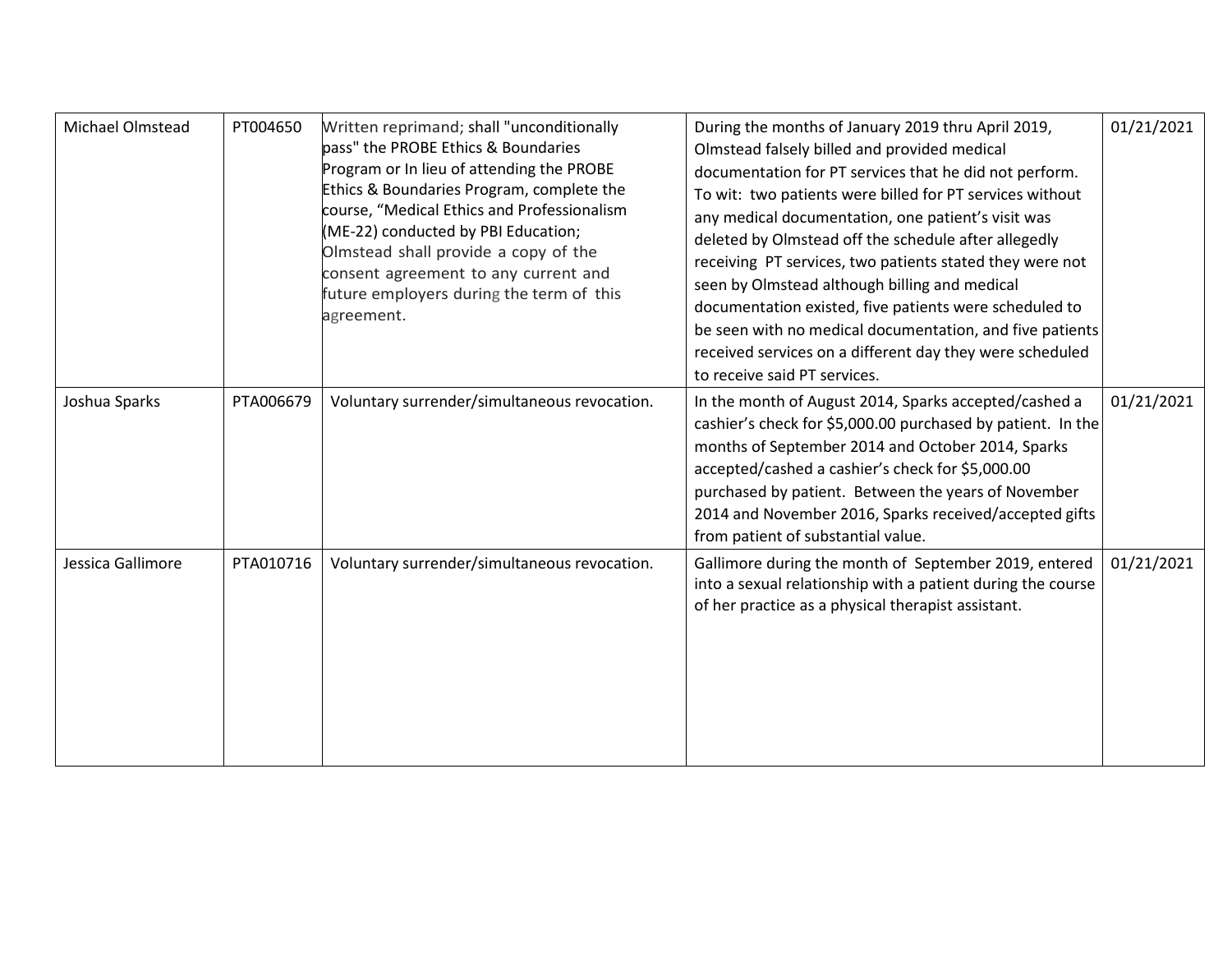# **Formal Board Actions Taken by the Ohio Occupational Therapy, Physical Therapy, and Athletic Trainers Board – March 2021**

| <b>Practitioner</b>    | <b>License</b><br><b>Number or</b><br><b>Application</b><br><b>Type</b> | <b>Sanction</b>                                                            | <b>Basis for Action</b> | <b>Board</b><br><b>Action Date</b> |
|------------------------|-------------------------------------------------------------------------|----------------------------------------------------------------------------|-------------------------|------------------------------------|
| Patrick Baker          | OT004234                                                                | Voluntary Surrender.                                                       | Baker provided zero     | March 11, 2021                     |
|                        |                                                                         |                                                                            | (0) contact hours of    |                                    |
|                        |                                                                         |                                                                            | continuing              |                                    |
|                        |                                                                         |                                                                            | education               |                                    |
|                        |                                                                         |                                                                            | completion within       |                                    |
|                        |                                                                         |                                                                            | the continuing          |                                    |
|                        |                                                                         |                                                                            | education reporting     |                                    |
|                        |                                                                         |                                                                            | period of July 1,       |                                    |
|                        |                                                                         |                                                                            | 2017, to June 30,       |                                    |
|                        |                                                                         |                                                                            | 2019.                   |                                    |
| <b>Lindsay Fuentes</b> | OTA004151                                                               | License Revocation.                                                        | Fuentes provided        | March 11, 2021                     |
|                        |                                                                         |                                                                            | zero (0) contact        |                                    |
|                        |                                                                         |                                                                            | hours of continuing     |                                    |
|                        |                                                                         |                                                                            | education               |                                    |
|                        |                                                                         |                                                                            | completion within       |                                    |
|                        |                                                                         |                                                                            | the continuing          |                                    |
|                        |                                                                         |                                                                            | education reporting     |                                    |
|                        |                                                                         |                                                                            | period of July 1,       |                                    |
|                        |                                                                         |                                                                            | 2016, to June 30,       |                                    |
|                        |                                                                         |                                                                            | 2018.                   |                                    |
| <b>Erin Grimes</b>     | OT007612                                                                | Written reprimand: Grimes shall pay a fine of \$3,500.00; complete an AOTA | While employed as       | March 11, 2021                     |
|                        |                                                                         | approved documentation course; Grimes shall provide a copy of the consent  | an occupational         |                                    |
|                        |                                                                         |                                                                            | therapist, Grimes       |                                    |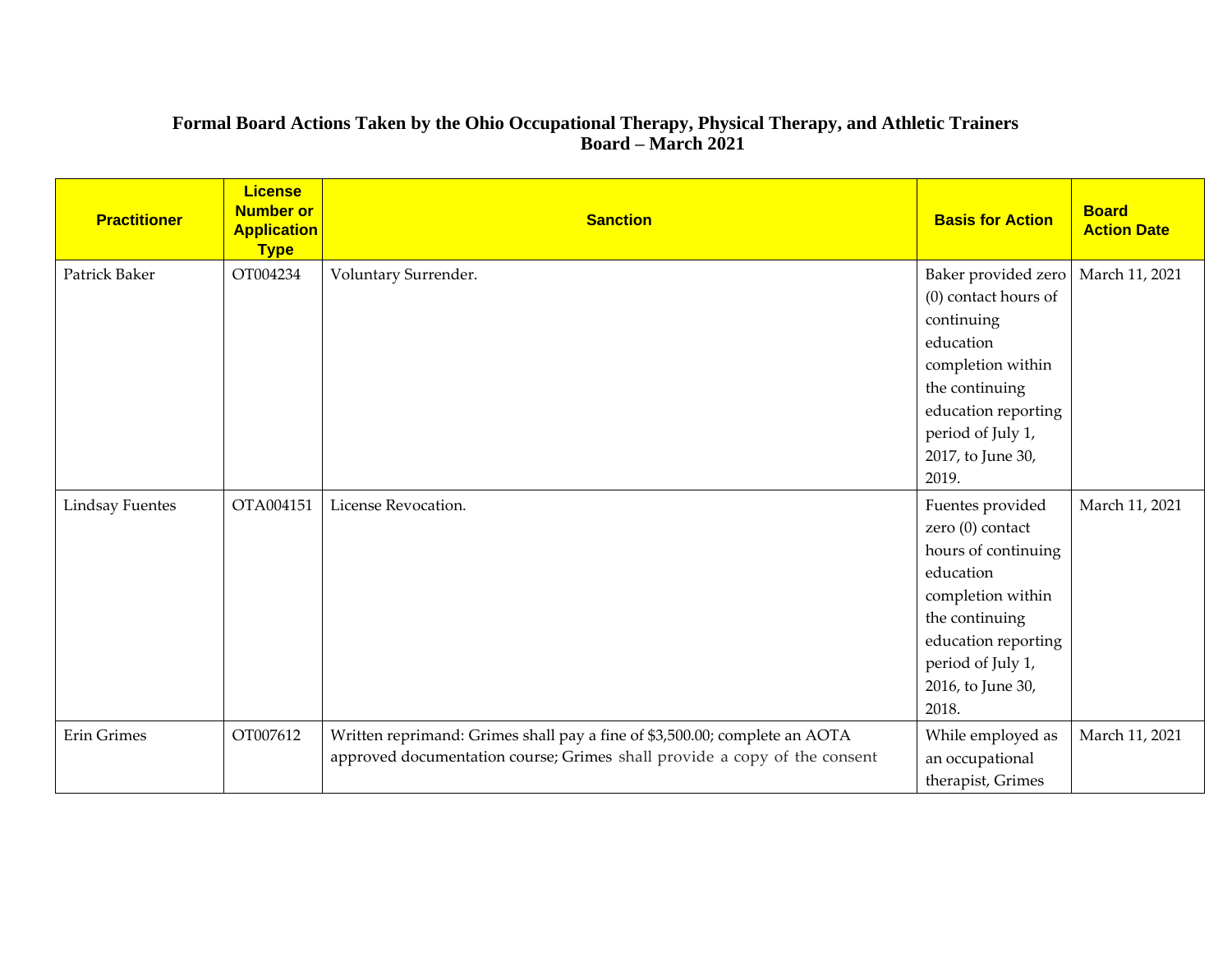|                |           | agreement to any current and future employers during the term of this | failed to make         |                |
|----------------|-----------|-----------------------------------------------------------------------|------------------------|----------------|
|                |           | agreement.                                                            | appropriate            |                |
|                |           |                                                                       | patient's notes.       |                |
|                |           |                                                                       |                        |                |
| George Merkich | OTA004509 | License Revocation.                                                   | Merkich provided       | March 11, 2021 |
|                |           |                                                                       | zero (0) contact       |                |
|                |           |                                                                       | hours of continuing    |                |
|                |           |                                                                       | education              |                |
|                |           |                                                                       | completion within      |                |
|                |           |                                                                       | the continuing         |                |
|                |           |                                                                       | education reporting    |                |
|                |           |                                                                       | period of July 1,      |                |
|                |           |                                                                       | 2016, to June 30,      |                |
|                |           |                                                                       | 2018.                  |                |
| Kim Mitterko   | OTA002365 | License Revocation.                                                   | Mitterko provided      | March 11, 2021 |
|                |           |                                                                       | zero (0) contact hours |                |
|                |           |                                                                       | of continuing          |                |
|                |           |                                                                       | education              |                |
|                |           |                                                                       | completion within      |                |
|                |           |                                                                       | the continuing         |                |
|                |           |                                                                       | education reporting    |                |
|                |           |                                                                       | period of July 1, 2016 |                |
|                |           |                                                                       | to June 30, 2018.      |                |
| James Badowski | AT000950  | Voluntary Surrender.                                                  | Badowski               | March 12, 2021 |
|                |           |                                                                       | completed twenty-      |                |
|                |           |                                                                       | two (22) contact       |                |
|                |           |                                                                       | hours of continuing    |                |
|                |           |                                                                       | education within the   |                |
|                |           |                                                                       | continuing             |                |
|                |           |                                                                       | education reporting    |                |
|                |           |                                                                       | period of October 1,   |                |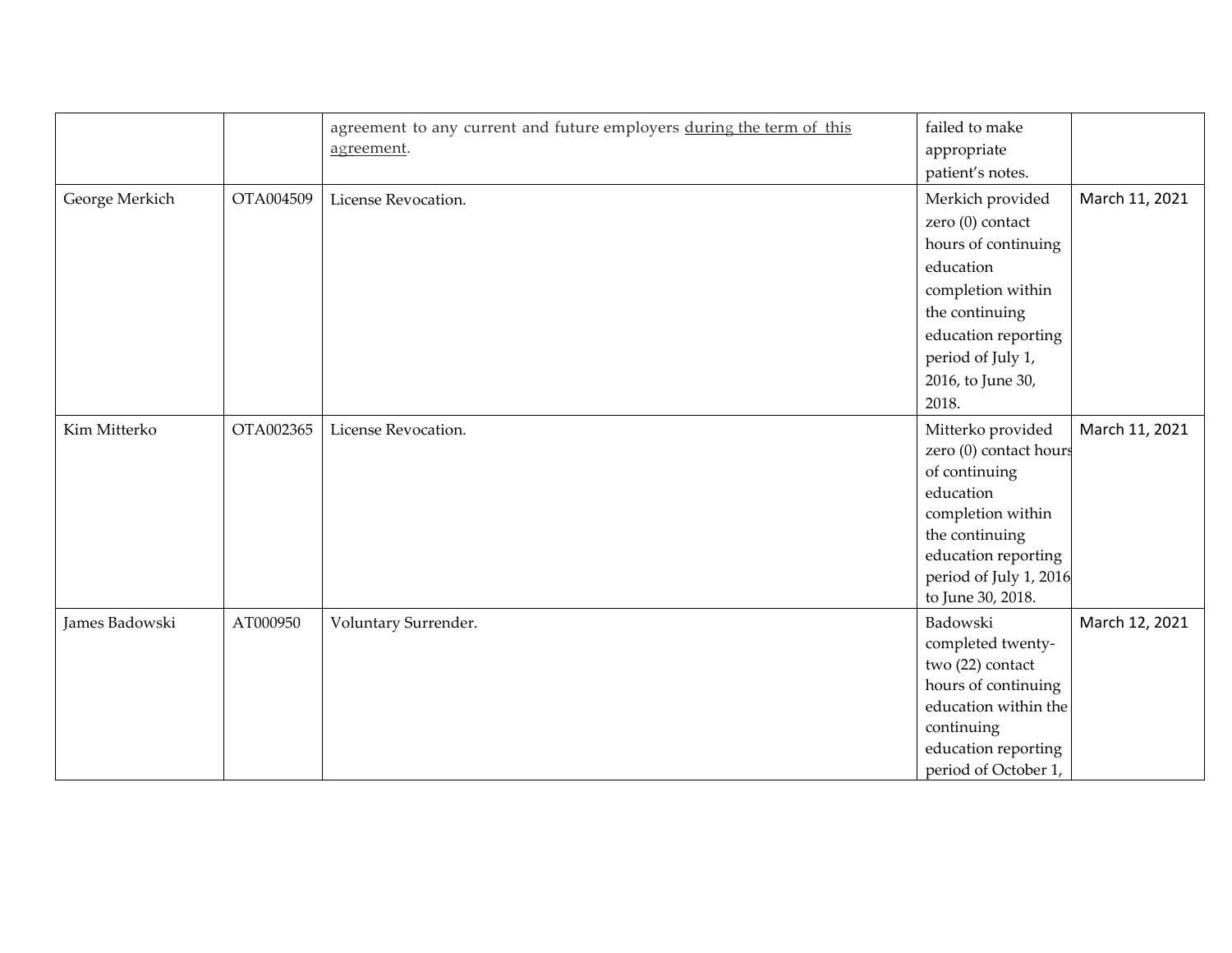|              |           |                                                                                                                                                                                                                                                                                                                                                                                                                                                                             | 2016, to September<br>30, 2018.                                                                                                                                                                                                                                                                                                   |                |
|--------------|-----------|-----------------------------------------------------------------------------------------------------------------------------------------------------------------------------------------------------------------------------------------------------------------------------------------------------------------------------------------------------------------------------------------------------------------------------------------------------------------------------|-----------------------------------------------------------------------------------------------------------------------------------------------------------------------------------------------------------------------------------------------------------------------------------------------------------------------------------|----------------|
| Fayaz Bhanji | PT010543  | Bhanji's license to practice as a physical therapist in the State of Ohio shall be placed<br>on probation for a period of one (1) year; written reprimand; subject to drug and<br>alcohol screenings during entire course of probation; abide by all treatment<br>programs designated by his employer; unconditionally pass PROBE course; Bhanji<br>shall provide a copy of the consent agreement to any current and future<br>employers during the term of this agreement. | On February 19,<br>2020 while working<br>as a physical<br>therapist, Bhanji<br>tested positive for<br>THC during a drug<br>screening. Bhanji<br>admitted to<br>consuming<br>marijuana.                                                                                                                                            | March 18, 2021 |
| John Bowman  | PTA000108 | License Revocation.                                                                                                                                                                                                                                                                                                                                                                                                                                                         | On or about<br>December 20, 2019,<br>Bowman was<br>convicted of gross<br>sexual impositions a<br>felony of the fourth<br>degree, sexual<br>imposition a<br>misdemeanor of the<br>third degree and<br>public indecency a<br>misdemeanor of the<br>fourth degree. These<br>crimes occurred<br>during the course of<br>practice as a | March 18, 2021 |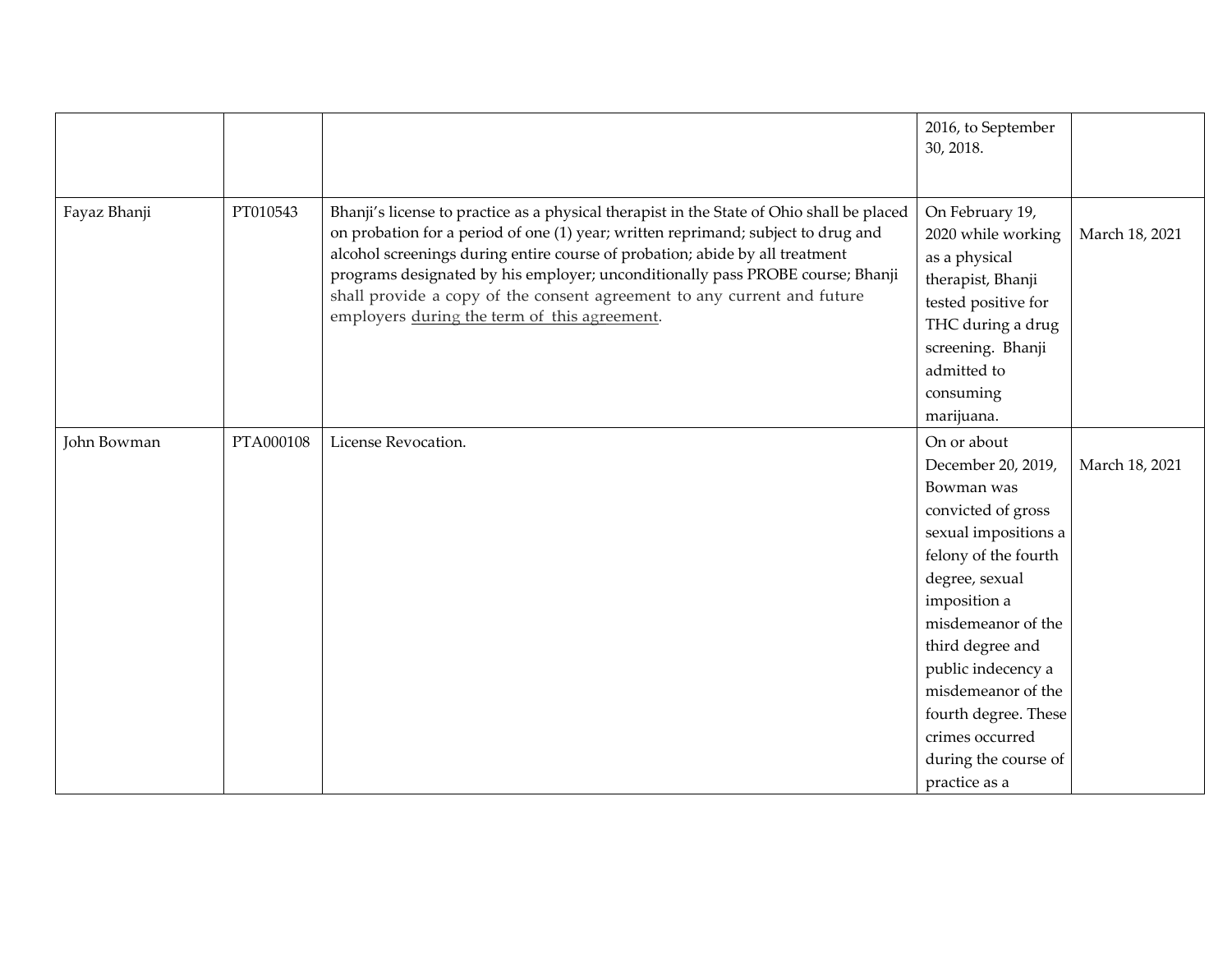|               |          |                                                                                                                                                                                                                                                                           | physical therapy<br>assistant. Bowman<br>also violated his<br>duty to report his<br>criminal conviction<br>to the board.                                                |                |
|---------------|----------|---------------------------------------------------------------------------------------------------------------------------------------------------------------------------------------------------------------------------------------------------------------------------|-------------------------------------------------------------------------------------------------------------------------------------------------------------------------|----------------|
| Tara Caldwell | PT019035 | Caldwell shall comply and successfully complete all terms of her settlement<br>agreement with the Kentucky Board of Physical Therapy; Caldwell shall provide a<br>copy of the consent agreement to any current and future employers during the term<br>of this agreement. | On or about July 30,<br>2020, the Kentucky<br>Board of Physical<br>Therapy disciplined<br>Caldwell's license<br>for failure to<br>maintain adequate<br>patient records. | March 18, 2021 |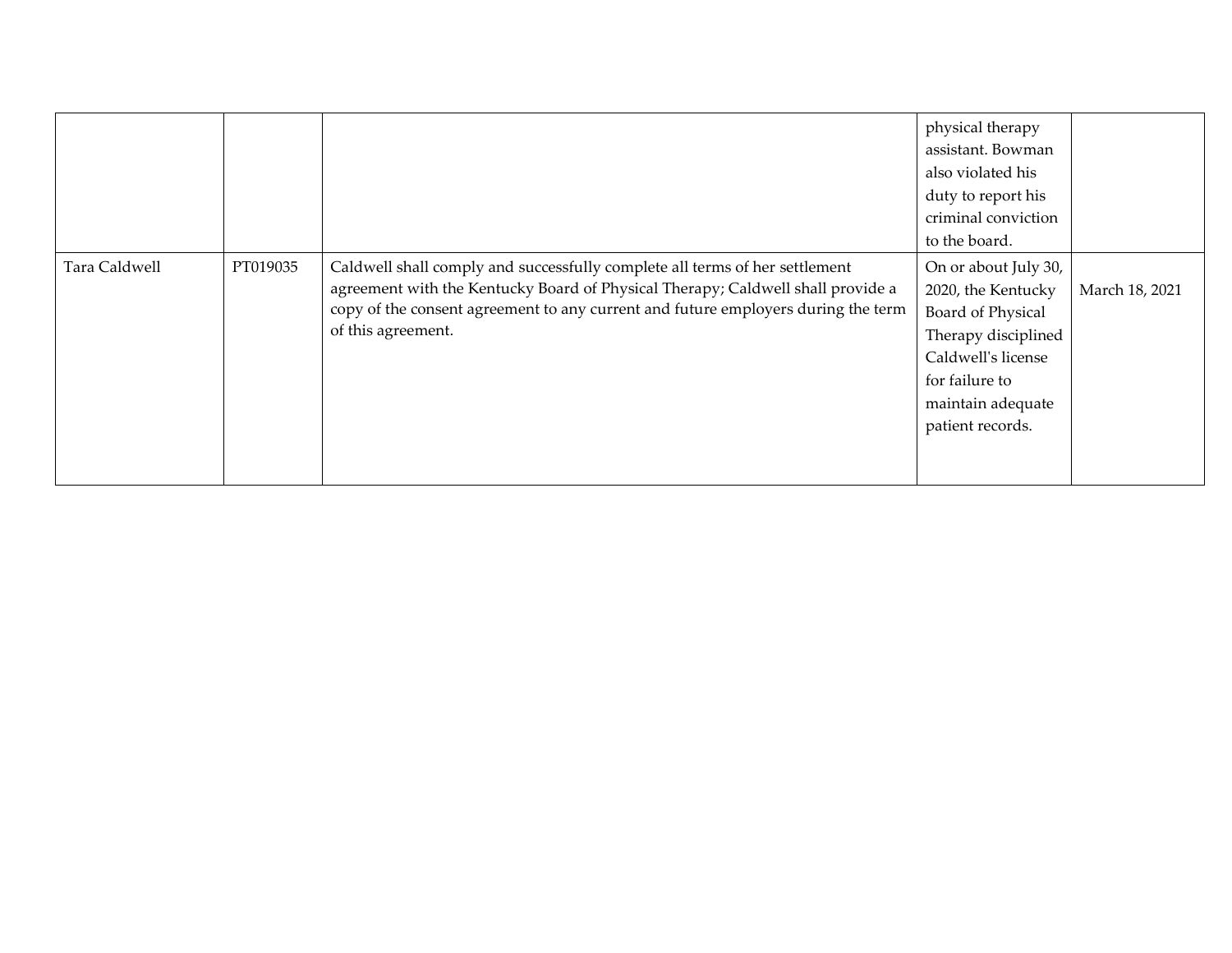# **Formal Board Actions Taken by the Ohio Occupational Therapy, Physical Therapy, and Athletic Trainers Board - April 2021**

| <b>Practitioner</b>  | <b>License</b><br><b>Number or</b><br><b>Application</b><br><b>Type</b> | <b>Sanction</b>                                                                                                                                                                                                                                                                                                                                                                                                                                                                                                                                                                                                                                                                                                                                                                                                                                                                                                                                                                                                                                                                                                                                                                                                                                                                                                                                                                                                                                                                                                                                                                                                                                                                                                                                                                                                                                                                                       | <b>Basis for Action</b>                                                                                                                                                                                                                                                                                                                                                 | <b>Board</b><br><b>Action Date</b> |
|----------------------|-------------------------------------------------------------------------|-------------------------------------------------------------------------------------------------------------------------------------------------------------------------------------------------------------------------------------------------------------------------------------------------------------------------------------------------------------------------------------------------------------------------------------------------------------------------------------------------------------------------------------------------------------------------------------------------------------------------------------------------------------------------------------------------------------------------------------------------------------------------------------------------------------------------------------------------------------------------------------------------------------------------------------------------------------------------------------------------------------------------------------------------------------------------------------------------------------------------------------------------------------------------------------------------------------------------------------------------------------------------------------------------------------------------------------------------------------------------------------------------------------------------------------------------------------------------------------------------------------------------------------------------------------------------------------------------------------------------------------------------------------------------------------------------------------------------------------------------------------------------------------------------------------------------------------------------------------------------------------------------------|-------------------------------------------------------------------------------------------------------------------------------------------------------------------------------------------------------------------------------------------------------------------------------------------------------------------------------------------------------------------------|------------------------------------|
| <b>Mark Williams</b> | PTA08104                                                                | License shall be suspended for an indefinite period of time not less than a<br>period of six (6) months; Upon reinstatement, Williams' license is restricted<br>to not allowing Williams to practice physical therapy in a home health<br>setting. After a three (3) year probationary period, Williams may apply to<br>modify restriction; During Williams' probationary period that commences<br>upon reinstatement, his current employer shall submit to the board biannual<br>reports; The board reserves the right to impose restrictions based on the<br>results of the mental health and fit for practice evaluation; Williams, at his<br>own expense and prior to his license being considered for reinstatement,<br>shall complete a "mental health and fit for practice" evaluation, or its<br>equivalent, which shall be conducted by a licensed medical professional,<br>approved by the Enforcement Division of the Board. Said report must include<br>current mental status, substance abuse, any and all diagnosis,<br>treatment/medication recommendations, his/her professional opinion<br>regarding Williams' fitness to practice as a physical therapist assistant, and if<br>necessary, recommendations for license restrictions. Williams must abide by<br>any and all recommendations of the fit for mental health and practice<br>evaluation. Williams must sign all releases so information can be released to<br>the Enforcement Division of the Board; Williams must ensure that all<br>information regarding the fit for practice evaluation, recommendations, and<br>compliance with evaluator's recommendations is received by the<br>Enforcement Division of the board; The board reserves the right to institute<br>restrictions and/or license revocation based on the findings in the<br>evaluation; Williams must provide proof of completion of any rehabilitation | Between March 9, 2018 and March<br>14, 2018, while working as a physical<br>therapist assistant, Williams failed to<br>adhere to the minimal standards of<br>acceptable and prevailing practice by<br>attempting to coordinate a private<br>meeting and sending inappropriate<br>messages to Patient I, which was<br>unrelated to the physical therapy<br>plan of care. | 04/23/2021                         |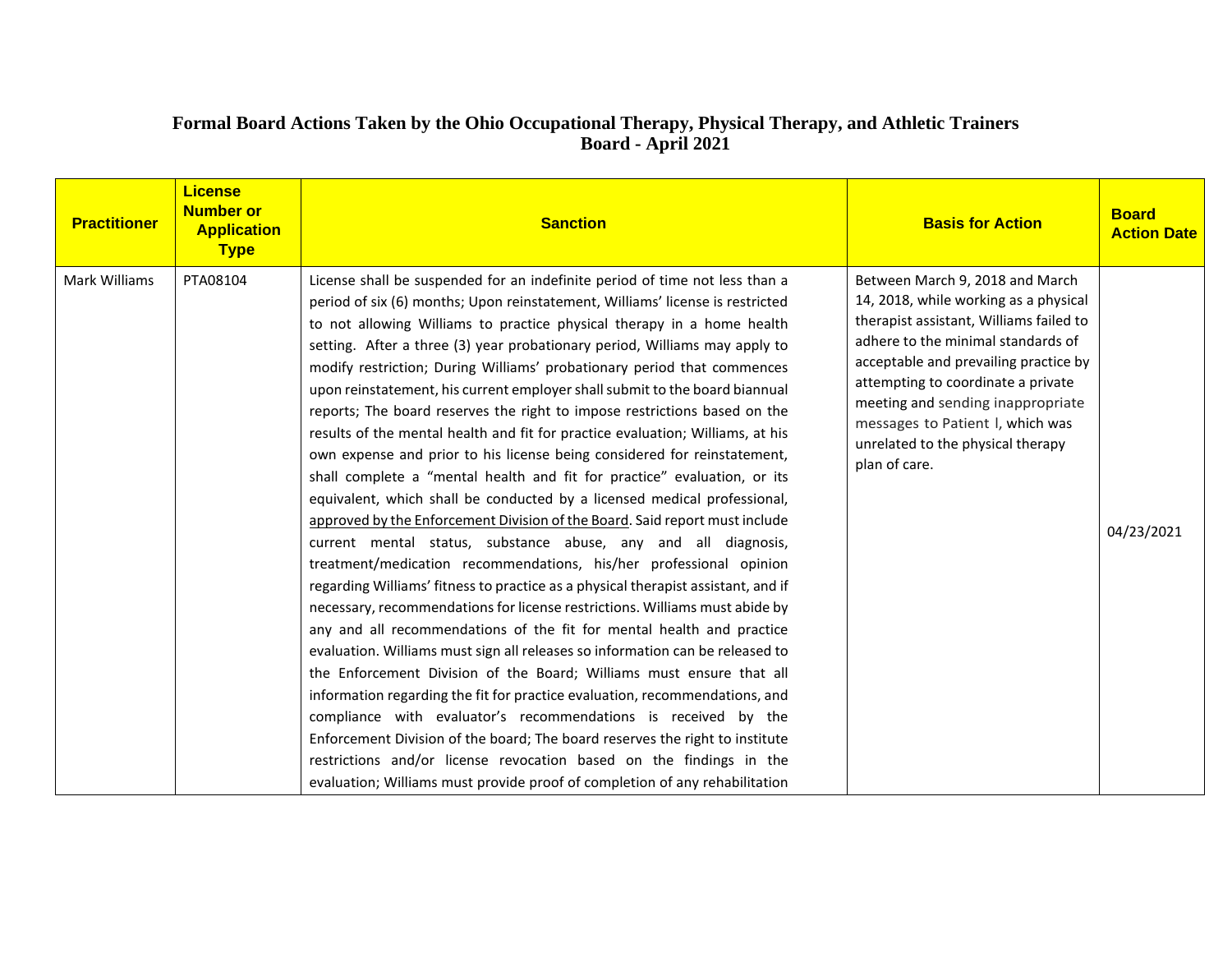|                |          | recommendation. The board reserves the right to submit documentation to<br>be reviewed and considered in the "mental health and fit for practice"<br>evaluation. Williams shall "unconditionally pass" the PROBE Ethics &<br>Boundaries Program; provide copy of the Consent Agreement to any<br>current and future employers during the term of the Consent<br>Agreement. |                                                                                                                                                                                                                                                                                                                                                                                                                                                                                                                                                                                                                                                                                                                                                                                  |            |
|----------------|----------|----------------------------------------------------------------------------------------------------------------------------------------------------------------------------------------------------------------------------------------------------------------------------------------------------------------------------------------------------------------------------|----------------------------------------------------------------------------------------------------------------------------------------------------------------------------------------------------------------------------------------------------------------------------------------------------------------------------------------------------------------------------------------------------------------------------------------------------------------------------------------------------------------------------------------------------------------------------------------------------------------------------------------------------------------------------------------------------------------------------------------------------------------------------------|------------|
| Lauren Goforth | AT004059 | Revocation of License.                                                                                                                                                                                                                                                                                                                                                     | Goforth engaged in inappropriate<br>conversations of a sexual nature with<br>a patient/minor/student during the<br>course of her practice as an athletic<br>trainer in violation of Ohio Revised<br>Code sections 4755.64(A)(2), (A)(4), &<br>(A)(5), and Ohio Administrative Code<br>§ 4755-41-01 (A)(7), (B)(1), (E)(4),<br>$(E)(4)(b)$ and $(E)(5)(b)$ .<br>Goforth engaged in unethical<br>behavior with a<br>patient/minor/student in violation of<br><b>Ohio Revised Code sections</b><br>4755.64(A)(2), (A)(4), & (A)(5), and<br>Ohio Administrative Code §<br>4755-41-01 (B)(1), (E)(4), (D)(12),<br>$(4)(b)$ and $(E)(5)(b)$ .<br>Goforth entered into a sexual<br>relationship and with<br>a patient/minor/student during the<br>course of her practice as an athletic | 04/30/2021 |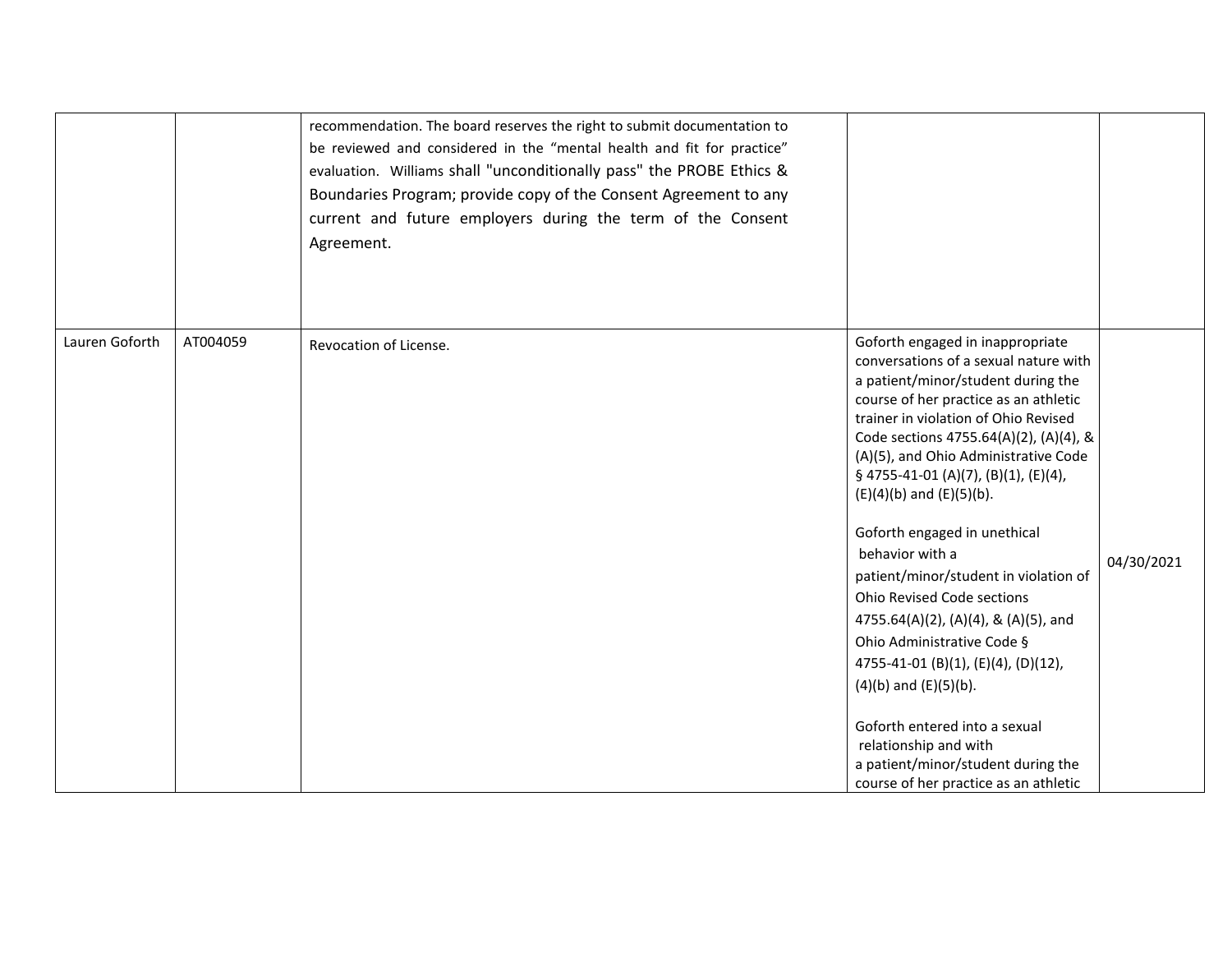|  | trainer in violation of Ohio Revised<br>Code sections 4755.64(A)(2), (A)(4) &<br>(A)(5) and Administrative Code §<br>$4755-41(B)(1)$ , (E)(4), (E)(4)(b)<br>and $(E)(5)(b)$ .                                                                                 |  |
|--|---------------------------------------------------------------------------------------------------------------------------------------------------------------------------------------------------------------------------------------------------------------|--|
|  | Goforth intended to deceive OTPTAT<br>Board investigators by providing false<br>statements during an interview. One<br>false statement was in the form of a<br>sworn affidavit. Said conduct violates<br>Code<br>Ohio<br>Revised<br>section<br>4755.64(F)(6). |  |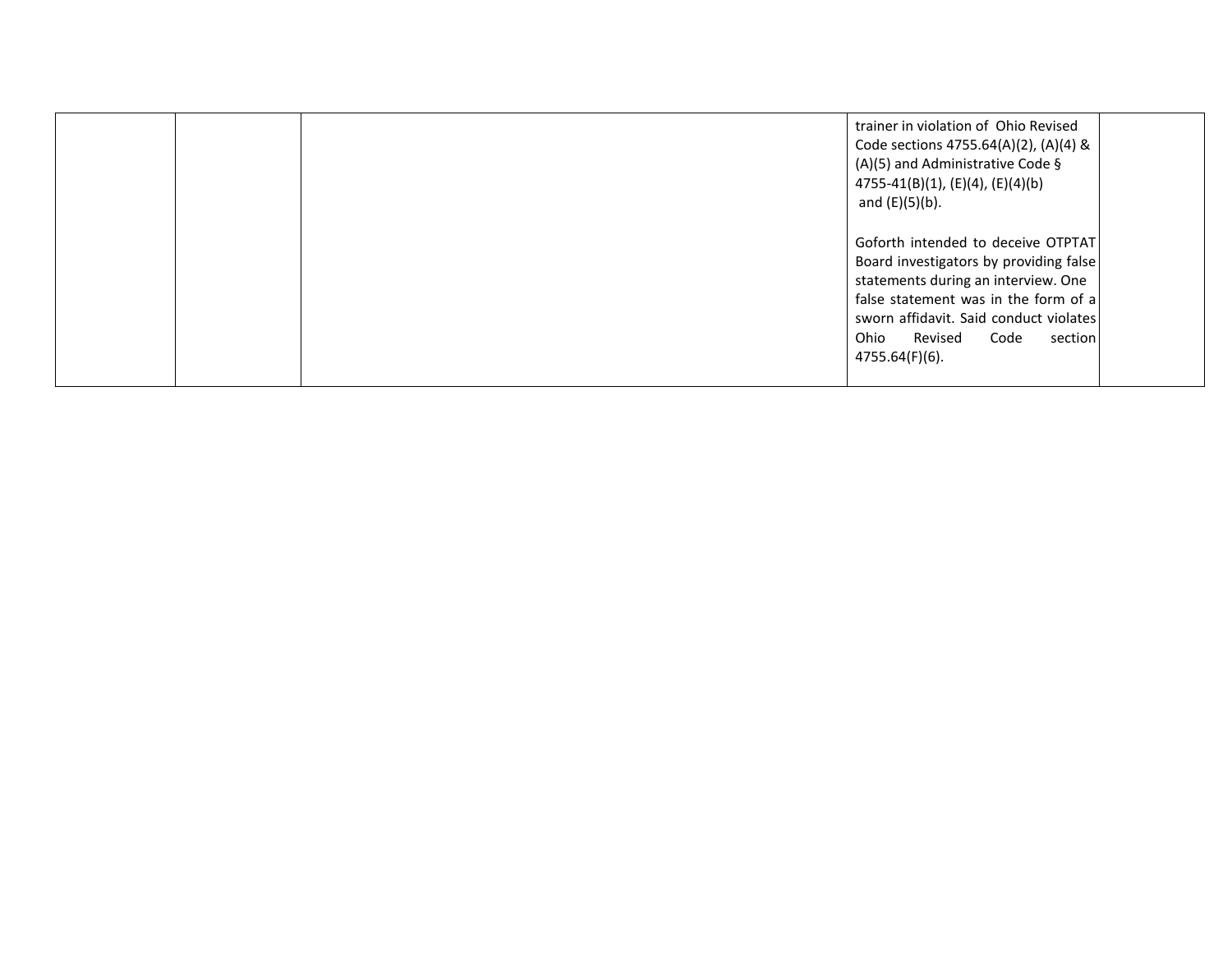# **Formal Board Actions Taken by the Ohio Occupational Therapy, Physical Therapy, and Athletic Trainers Board - May 2021**

| <b>Practitioner</b> | <b>License</b><br><b>Number or</b><br><b>Application</b><br><b>Type</b> | <b>Sanction</b>                                                                                                                                                                                                                                                                                                                                                             | <b>Basis for Action</b>                                                                                                                                                                                                                                                                                                                                                                                                                                                                                                                                                                                                                                                                                                    | <b>Board</b><br><b>Action Date</b> |
|---------------------|-------------------------------------------------------------------------|-----------------------------------------------------------------------------------------------------------------------------------------------------------------------------------------------------------------------------------------------------------------------------------------------------------------------------------------------------------------------------|----------------------------------------------------------------------------------------------------------------------------------------------------------------------------------------------------------------------------------------------------------------------------------------------------------------------------------------------------------------------------------------------------------------------------------------------------------------------------------------------------------------------------------------------------------------------------------------------------------------------------------------------------------------------------------------------------------------------------|------------------------------------|
| Tina Logan          | OT004363                                                                | Logan shall pay a fine of \$100.00; shall complete one (1) contact hour of ethics,<br>jurisprudence, or cultural competence, within thirty (30) days of the consent<br>agreement effective date; agrees to be audited for continuing education credits for<br>the next renewal cycle; shall provide a copy of the consent agreement to any<br>current and future employers. | Logan failed to complete the ethics<br>requirement for her license renewal<br>for the continuing education<br>reporting period of July 1, 2017, to<br>June 30, 2019. Said conduct<br>constitutes a violation of Ohio<br>Revised Code sections 4755.11 (A)(2),<br>(3), & (24), and Ohio Administrative<br>Code rule 4755-9-01.                                                                                                                                                                                                                                                                                                                                                                                              | May 13, 2021                       |
| Karyn Pack          | OT003584                                                                | Pack's occupational therapy license shall be suspended for a period of 30 days; pay a<br>fine of \$830.00; successfully complete an AOTA approved Ethics course; provide a<br>copy of the consent agreement to any current and future employers during<br>agreement term.                                                                                                   | Between September 2019 to<br>February 2020, while employed as an<br>Occupational Therapist at Mahoning<br><b>County Educational Service Center</b><br>located at 7320 N. Palmyra Rd.<br>Canfield, Ohio 44406 working at<br>Boardman Center Intermediate<br>School located at 7410 Market St.,<br>Youngstown, Ohio 44512, Pack failed<br>to accurately document dates and<br>times for 2,400 minutes of<br>occupational therapy services to 32<br>students. Additionally, Pack failed to<br>accurately document the dates and<br>times for providing occupational<br>therapy services on 19 occasions<br>when the students were absent from<br>school that affected 10 students. Said<br>conduct constitutes a violation of | May 13, 2021                       |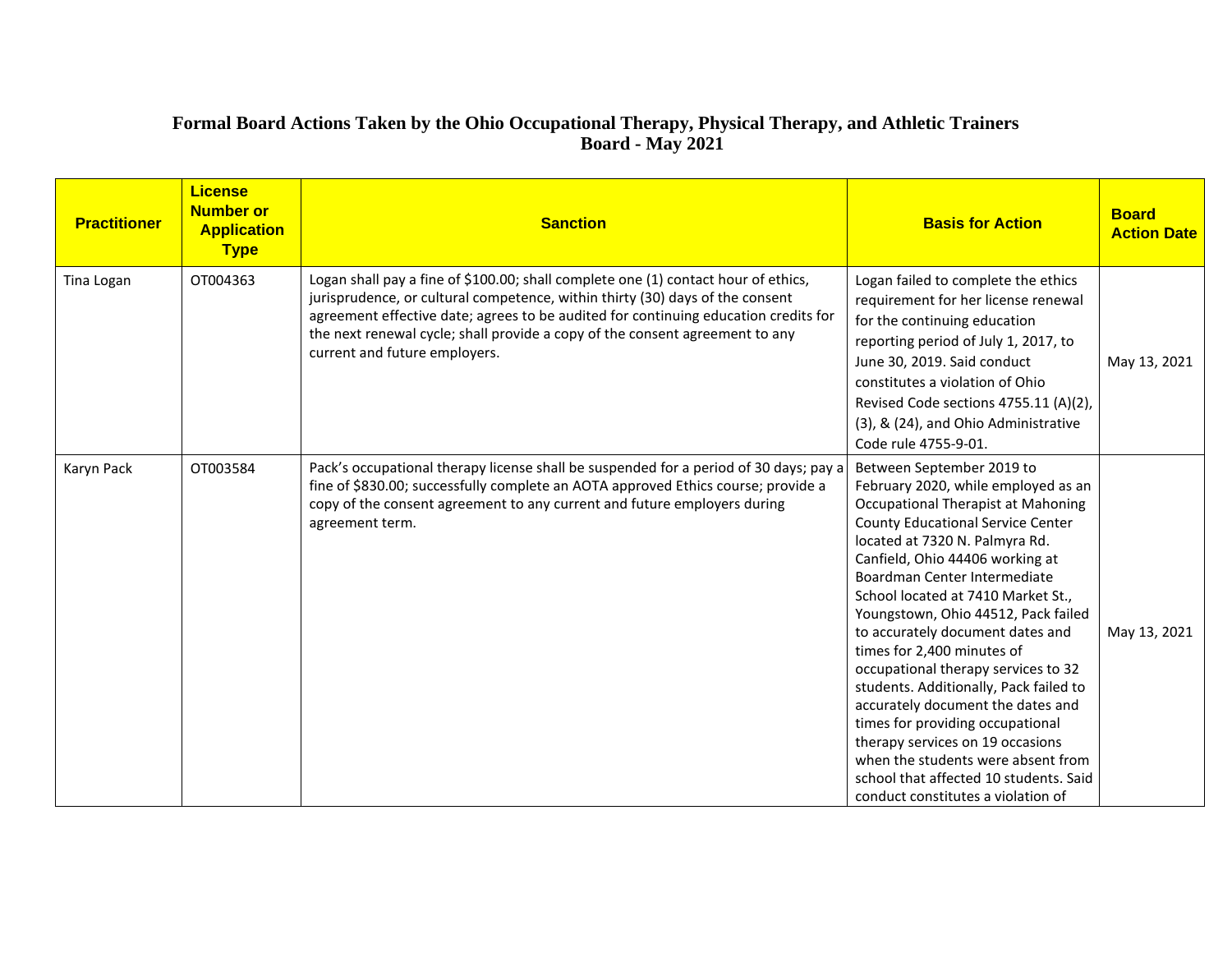|               |          |                                                                                                                                                                                                                                                                                                                                                                                                                                                                    | Ohio Rev. Code 4755.11 (A)(3), (A)(5)<br>&/or, (A)(16), Ohio Administrative<br>code 4755-7-08 (B)(4), (B)(9),<br>(B)(15)(a), &/or (B)(15)(c).                                                                                                                                                                                                                                                                                                                                                                                                                                                                                                                                                                                               |              |
|---------------|----------|--------------------------------------------------------------------------------------------------------------------------------------------------------------------------------------------------------------------------------------------------------------------------------------------------------------------------------------------------------------------------------------------------------------------------------------------------------------------|---------------------------------------------------------------------------------------------------------------------------------------------------------------------------------------------------------------------------------------------------------------------------------------------------------------------------------------------------------------------------------------------------------------------------------------------------------------------------------------------------------------------------------------------------------------------------------------------------------------------------------------------------------------------------------------------------------------------------------------------|--------------|
| Lori Shelley  | AT000194 | Voluntary surrender/simultaneous revocation.                                                                                                                                                                                                                                                                                                                                                                                                                       | On December 9, 2019, Shelley was<br>randomly selected for a continuing<br>education audit and was sent an<br>audit notice letter. Shelley failed to<br>respond to said audit notice letter by<br>the January 1, 2020 deadline. A<br>second audit notice letter was sent to<br>Shelley on January 2, 2020. A third<br>audit notice letter was sent to Shelley<br>on January 29, 2020. A final audit<br>notice was sent to Shelley via<br>certificate of mailing on May 5, 2020<br>and Shelley once again failed to<br>respond to said audit notice letter by<br>the May 19, 2020 deadline. Said<br>conduct constitutes a violation of<br>Ohio Revised Code section 4755.64<br>(A)(2) and Ohio Administrative Code<br>rule 4755-45-01 (F)(3). | May 14, 2021 |
| Shannon Craig | PT015149 | Craig agrees that this agreement serves as a written reprimand; shall pay a fine of<br>\$500.00; shall complete the course "Professional Boundaries and Ethics" (PB-24)<br>conducted by PBI Education within 30 days of ratification of this agreement; shall<br>notify the Enforcement Division of the Board, in writing, of her residence, contact<br>telephone number, and place of employment within ten (10) days of the effective<br>date of this agreement. | In the month of May of 2018, Craig<br>entered into an inappropriate<br>personal relationship with a patient.<br>This said conduct is a violation of<br><b>Ohio Revised Code sections</b><br>4755.47(A5), (A11), & (A28) and<br>Administrative Code § 4755-27-05<br>$(A)(1)(b)$ , $(A)(2)$ , & $(B)(1)$ .                                                                                                                                                                                                                                                                                                                                                                                                                                    | May 20, 2021 |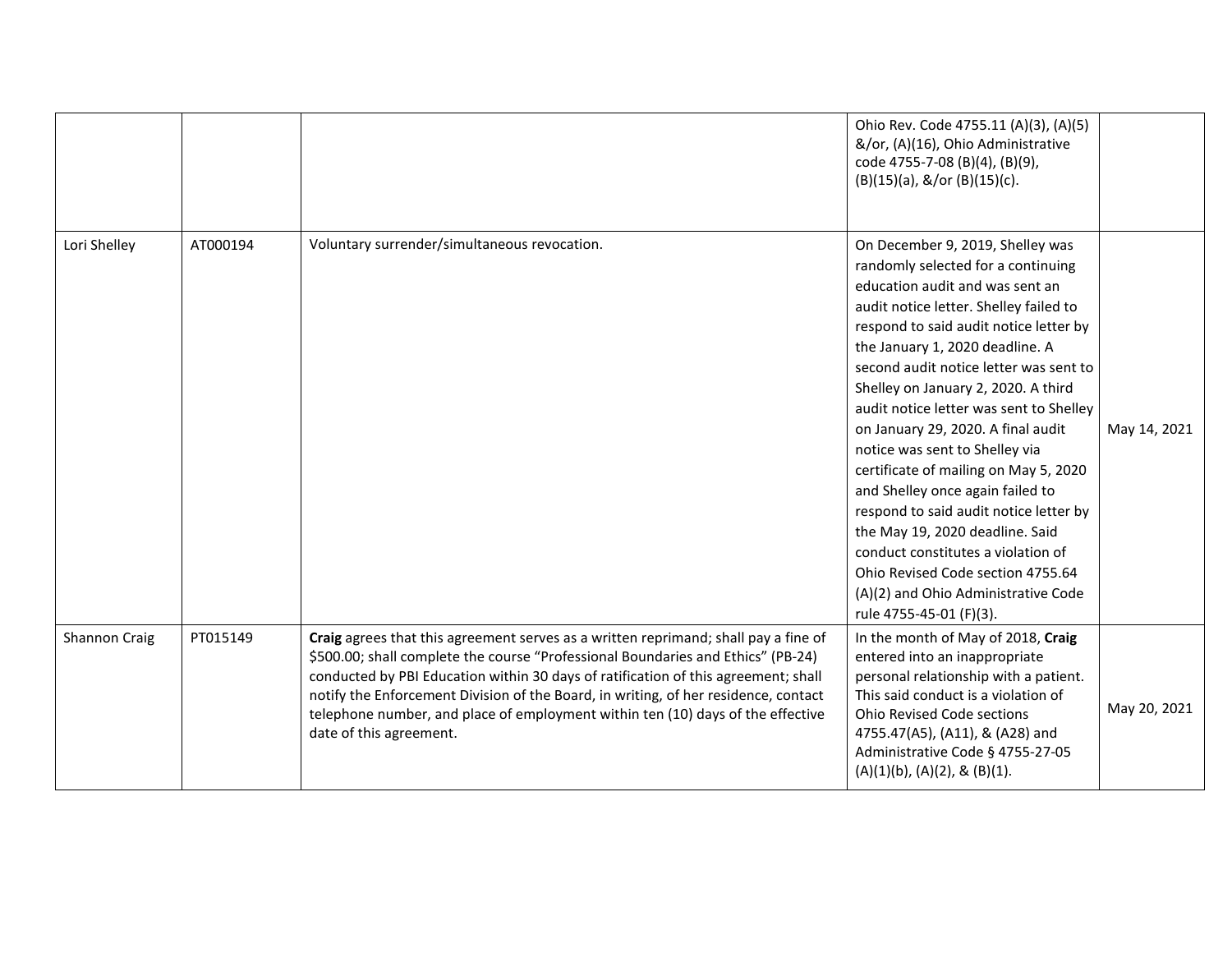| Matthew Sigler     | PT016425  | In the month of January 2020, while in an inappropriate relationship with a patient<br>that began sometime in the year 2018, Sigler texted an inappropriate picture with a<br>sexual connotation to a patient. This said conduct is a violation of Ohio Revised Code<br>sections 4755.47(A5), (A11), & (A28) and Administrative Code § 4755-27-05<br>$(A)(1)(b)$ , $(A)(2)$ , $(B)(1)$ , $(B)(7)$ & $(B)(8)(b)$ . | Sigler agrees that this agreement<br>serves as a written reprimand. Sigler<br>shall pay a fine of \$500.00. The fine<br>shall be paid within 90 days. Sigler at<br>his own expense, shall complete the<br>course "Professional Boundaries and<br>Ethics" (PB-24) conducted by PBI<br>Education within 30 days of<br>ratification of this agreement.<br>Verification of certificate of<br>completion must be submitted to the<br>attention of the Enforcement Division<br>of the Board no later than forty-five<br>(45) days after the ratification of this<br>Agreement. | May 20, 2021 |
|--------------------|-----------|-------------------------------------------------------------------------------------------------------------------------------------------------------------------------------------------------------------------------------------------------------------------------------------------------------------------------------------------------------------------------------------------------------------------|--------------------------------------------------------------------------------------------------------------------------------------------------------------------------------------------------------------------------------------------------------------------------------------------------------------------------------------------------------------------------------------------------------------------------------------------------------------------------------------------------------------------------------------------------------------------------|--------------|
| <b>Ryan Tussey</b> | PTA008782 | Voluntary surrender/simultaneous revocation.                                                                                                                                                                                                                                                                                                                                                                      | On January 30, 2020, as a result of<br>being selected for a continuing<br>education audit conducted by the<br>Board, Tussey was sent an audit<br>notice letter via email. On February<br>12, 2020 Tussey was sent a second<br>audit notice letter via email. On<br>February 25, 2020, Tussey was sent a<br>third audit notice letter via ordinary<br>mail. On May 26, 2020, Tussey was<br>sent a final audit notice letter via<br>certified mail. On June 23, 2020,                                                                                                      | May 20, 2021 |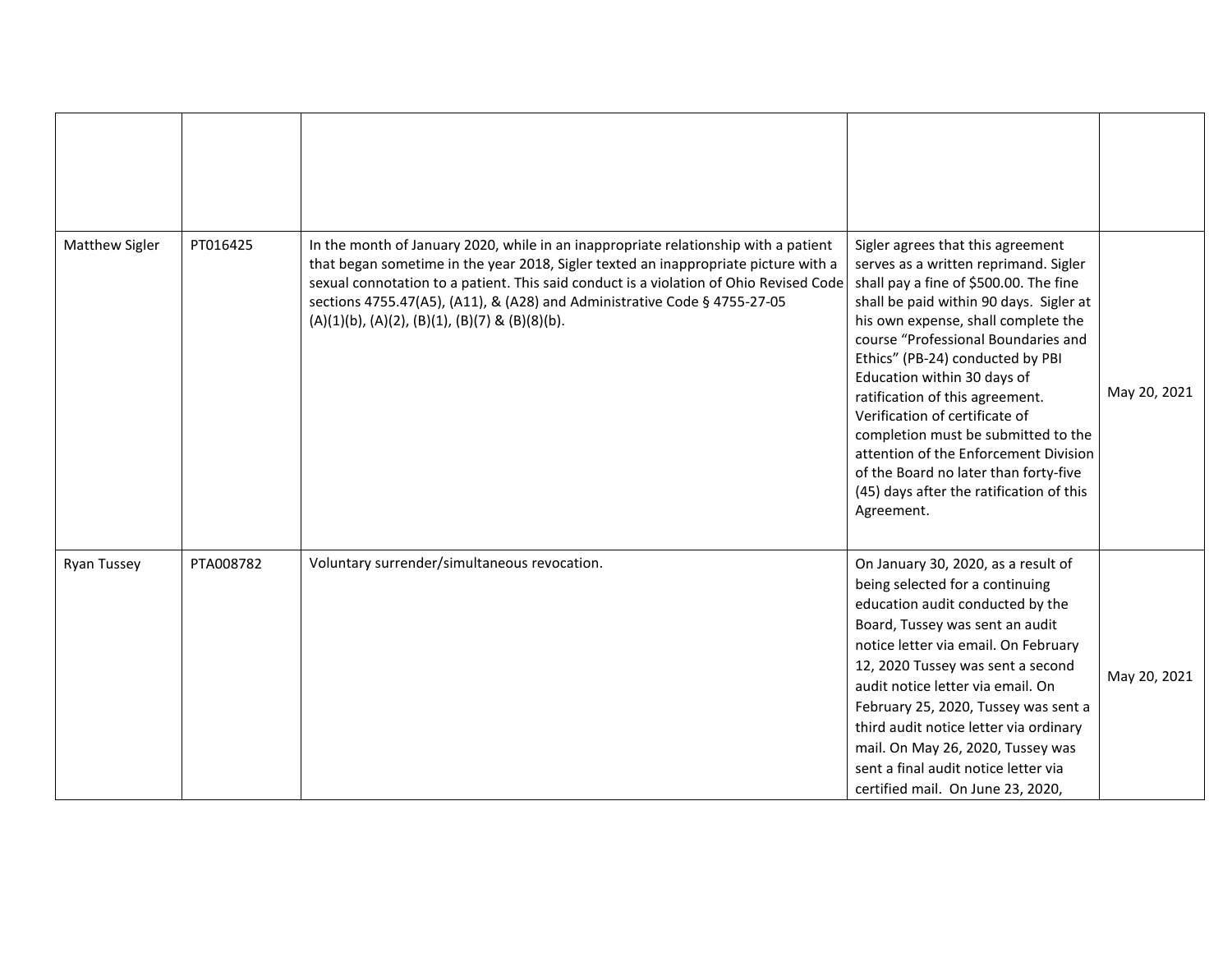|                        |          |                                                                                                                                                                                                                                                                                                                                                                                                                                                                                                                                                                                          | Tussey was reissued a final audit<br>notice letter via certified mail. Tussey<br>failed to respond to the audit notice<br>letter by the July 17, 2020 deadline.<br>Said conduct constitutes a violation of<br>Ohio Revised Code section 4755.47<br>(A)(6) and Ohio Administrative Code<br>rule 4755-23-08 (E)(3).                                                                                                                                                                                                                                                  |              |
|------------------------|----------|------------------------------------------------------------------------------------------------------------------------------------------------------------------------------------------------------------------------------------------------------------------------------------------------------------------------------------------------------------------------------------------------------------------------------------------------------------------------------------------------------------------------------------------------------------------------------------------|--------------------------------------------------------------------------------------------------------------------------------------------------------------------------------------------------------------------------------------------------------------------------------------------------------------------------------------------------------------------------------------------------------------------------------------------------------------------------------------------------------------------------------------------------------------------|--------------|
| Lynn Busdeker          | PT010227 | Busdeker agrees that this Agreement serves as a written reprimand. Busdeker shall<br>develop a Personal Plan of Action to ensure future compliance with adhering<br>to the minimal standards of acceptable prevailing practice and delegation for a<br>physical therapist license. This plan shall address how she will ensure that she<br>adheres to minimal standards of practice and describe a system for delegating<br>physical therapy functions or responsibilities to an individual lacking the ability or<br>knowledge to perform the function or responsibility in question.   | While employed as a physical<br>therapist at PT Services<br>Rehabilitation, Inc. located at 2550 S<br>State Route 100, Tiffin, OH 44883,<br>Busdeker supervised athletic trainer,<br>Paula Baker, AT006279, who engaged<br>in the practice of physical therapy, as<br>that term is defined in Ohio Revised<br>Code 4755.40(A) when she did not<br>hold a valid license to practice. Said<br>conduct constitutes a violation of the<br>Ohio Revised Code section<br>4755.47(A)(5) & (6) and Ohio<br>Administrative Code rule 4755-27-<br>$05(B)(5)(c)$ and $(13)$ . | May 20, 2021 |
| Sammantha<br>Schneider | PT014013 | Schneider agrees that this Agreement serves as a written reprimand. Schneider<br>shall develop a Personal Plan of Action to ensure future compliance with<br>adhering to the minimal standards of acceptable prevailing practice and<br>delegation for a physical therapist license. This plan shall address how she will<br>ensure that she adheres to minimal standards of practice and describe a system<br>for delegating physical therapy functions or responsibilities to an individual lacking<br>the ability or knowledge to perform the function or responsibility in question. | While employed as a physical<br>therapist at PT Services<br>Rehabilitation, Inc. located at 2550 S<br>State Route 100, Tiffin, OH 44883,<br>Schneider supervised athletic trainer,<br>Paula Baker, AT006279, who engaged<br>in the practice of physical therapy, as<br>that term is defined in Ohio Revised<br>Code 4755.40(A) when she did not<br>hold a valid license to practice. Said                                                                                                                                                                          | May 20, 2021 |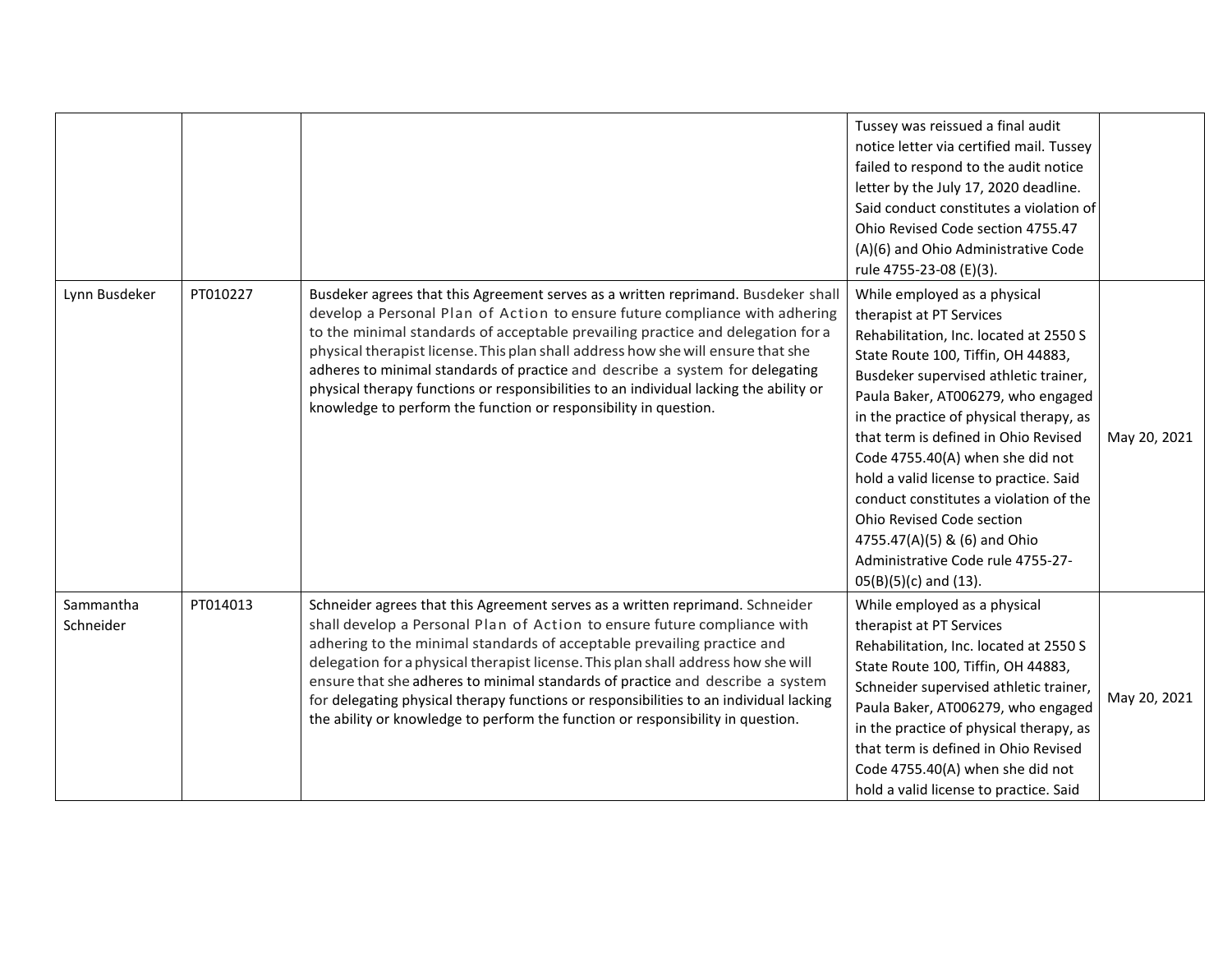|               |           |                                                                                                                                                                                                                                                                                                                                                                                                                                                                                                                                                                                                                                                                                                                                                                                                                                                                                                                                                                                                                                           | conduct constitutes a violation of the<br>Ohio Revised Code section<br>4755.47(A)(5) & (6) and Ohio<br>Administrative Code rule 4755-27-<br>$05(B)(5)(c)$ and $(13)$ .                                                                                                                                                                                                                                           |              |
|---------------|-----------|-------------------------------------------------------------------------------------------------------------------------------------------------------------------------------------------------------------------------------------------------------------------------------------------------------------------------------------------------------------------------------------------------------------------------------------------------------------------------------------------------------------------------------------------------------------------------------------------------------------------------------------------------------------------------------------------------------------------------------------------------------------------------------------------------------------------------------------------------------------------------------------------------------------------------------------------------------------------------------------------------------------------------------------------|------------------------------------------------------------------------------------------------------------------------------------------------------------------------------------------------------------------------------------------------------------------------------------------------------------------------------------------------------------------------------------------------------------------|--------------|
| Alwyn Galela  | PTA003441 | Galela's physical therapist assistant license shall be indefinitely suspended. Galela<br>shall pay a fine of \$600.00. Galela, prior to reinstatement, must demonstrate that he<br>has completed twelve (12) contact hours of Ohio approved continuing education<br>above and beyond any required for the next renewal of his license. Galela shall<br>provide a copy of this adjudication order to any current and future employer. The<br>copy shall be given to Galela's supervisor(s), or whoever is responsible for<br>evaluating his work performance. Galela's current employer(s) must send written<br>notification on company letterhead to the Enforcement Division indicating that they<br>were provided with a copy of this adjudication order. Galela agrees to be audited for<br>the next renewal cycle. Upon receiving the audit notice, Galela shall submit<br>certificates of completion with Ohio approval numbers that were valid at the time<br>of completion to the Board office within the specified timeframe.     | Galela is a licensed physical therapist<br>assistant. Galela received the request<br>for the continuing education audit.<br>During the continuing education audit<br>of physical therapist assistants for the<br>2017-2019 license renewal period,<br>Galela failed to provide evidence of<br>his continuing education completion.<br>Galela failed to respond to the Notice<br>of Opportunity for a Hearing.    | May 20, 2021 |
| Amanda Conrad | PTA007571 | Conrad's physical therapist assistant license shall be indefinitely suspended. Conrad<br>shall pay a fine of \$600.00. Conrad, prior to reinstatement, must demonstrate that<br>she has completed twelve (12) contact hours of Ohio approved continuing<br>education above and beyond any required for the next renewal of her license.<br>Conrad shall provide a copy of this adjudication order to any current and future<br>employer. The copy shall be given to Conrad's supervisor(s), or whoever is<br>responsible for evaluating her work performance. Conrad's current employer(s)<br>must send written notification on company letterhead to the Enforcement Division<br>indicating that they were provided with a copy of this adjudication order. Conrad<br>agrees to be audited for the next renewal cycle. Upon receiving the audit notice,<br>Conrad shall submit certificates of completion with Ohio approval numbers that<br>were valid at the time of completion to the Board office within the specified<br>timeframe. | Conrad is a licensed physical therapist<br>assistant. Conrad received the<br>request for the continuing education<br>audit. During the continuing<br>education audit of physical therapist<br>assistants for the 2017-2019 license<br>renewal period, Conrad failed to<br>provide evidence of her continuing<br>education completion. Conrad failed<br>to respond to the Notice of<br>Opportunity for a Hearing. | May 20, 2021 |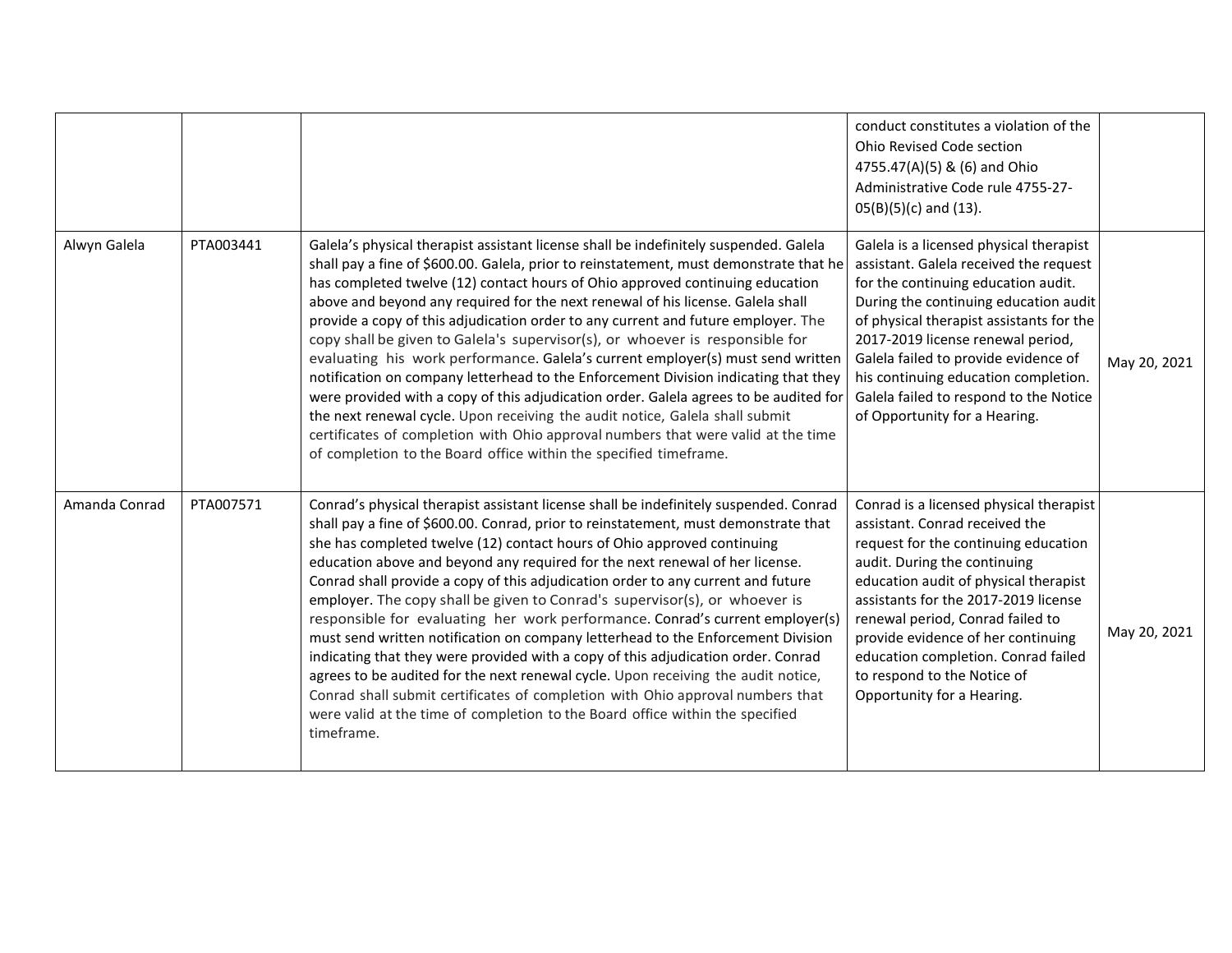| Gary Kiltau    | PTA003477 | Kiltau's physical therapist assistant license shall be indefinitely suspended. Kiltau<br>shall pay a fine of \$600.00. Kiltau, prior to reinstatement, must demonstrate that he<br>has completed twelve (12) contact hours of Ohio approved continuing education<br>above and beyond any required for the next renewal of his license. Kiltau shall<br>provide a copy of this adjudication order to any current and future employer. The<br>copy shall be given to Kiltau's supervisor(s), or whoever is responsible for<br>evaluating his work performance. Kiltau's current employer(s) must send written<br>notification on company letterhead to the Enforcement Division indicating that they<br>were provided with a copy of this adjudication order. Kiltau agrees to be audited for<br>the next renewal cycle. Upon receiving the audit notice, Kiltau shall submit<br>certificates of completion with Ohio approval numbers that were valid at the time<br>of completion to the Board office within the specified timeframe. | Kiltau is a licensed physical therapist<br>assistant. Kiltau received the request<br>for the continuing education audit.<br>During the continuing education audit<br>of physical therapist assistants for the<br>2017-2019 license renewal period,<br>Kiltau failed to provide evidence of<br>his continuing education completion.<br>Kiltau failed to respond to the Notice<br>of Opportunity for a Hearing.        | May 20, 2021 |
|----------------|-----------|---------------------------------------------------------------------------------------------------------------------------------------------------------------------------------------------------------------------------------------------------------------------------------------------------------------------------------------------------------------------------------------------------------------------------------------------------------------------------------------------------------------------------------------------------------------------------------------------------------------------------------------------------------------------------------------------------------------------------------------------------------------------------------------------------------------------------------------------------------------------------------------------------------------------------------------------------------------------------------------------------------------------------------------|----------------------------------------------------------------------------------------------------------------------------------------------------------------------------------------------------------------------------------------------------------------------------------------------------------------------------------------------------------------------------------------------------------------------|--------------|
| Nathan Jackson | PTA010357 | Jackson's physical therapist assistant license shall be placed on probation<br>indefinitely. As a condition of the probation, Jackson shall submit proof that he has<br>completed twelve (12) contact hours of Ohio approved continuing education above<br>and beyond any required for the next renewal of his license.                                                                                                                                                                                                                                                                                                                                                                                                                                                                                                                                                                                                                                                                                                               | Jackson is a licensed physical<br>therapist assistant. Jackson received<br>the request for the continuing<br>education audit. During the<br>continuing education audit of physical<br>therapist assistants for the 2017-2019<br>license renewal period, Jackson failed<br>to provide evidence of his continuing<br>education completion. Jackson failed<br>to respond to the Notice of<br>Opportunity for a Hearing. | May 20, 2021 |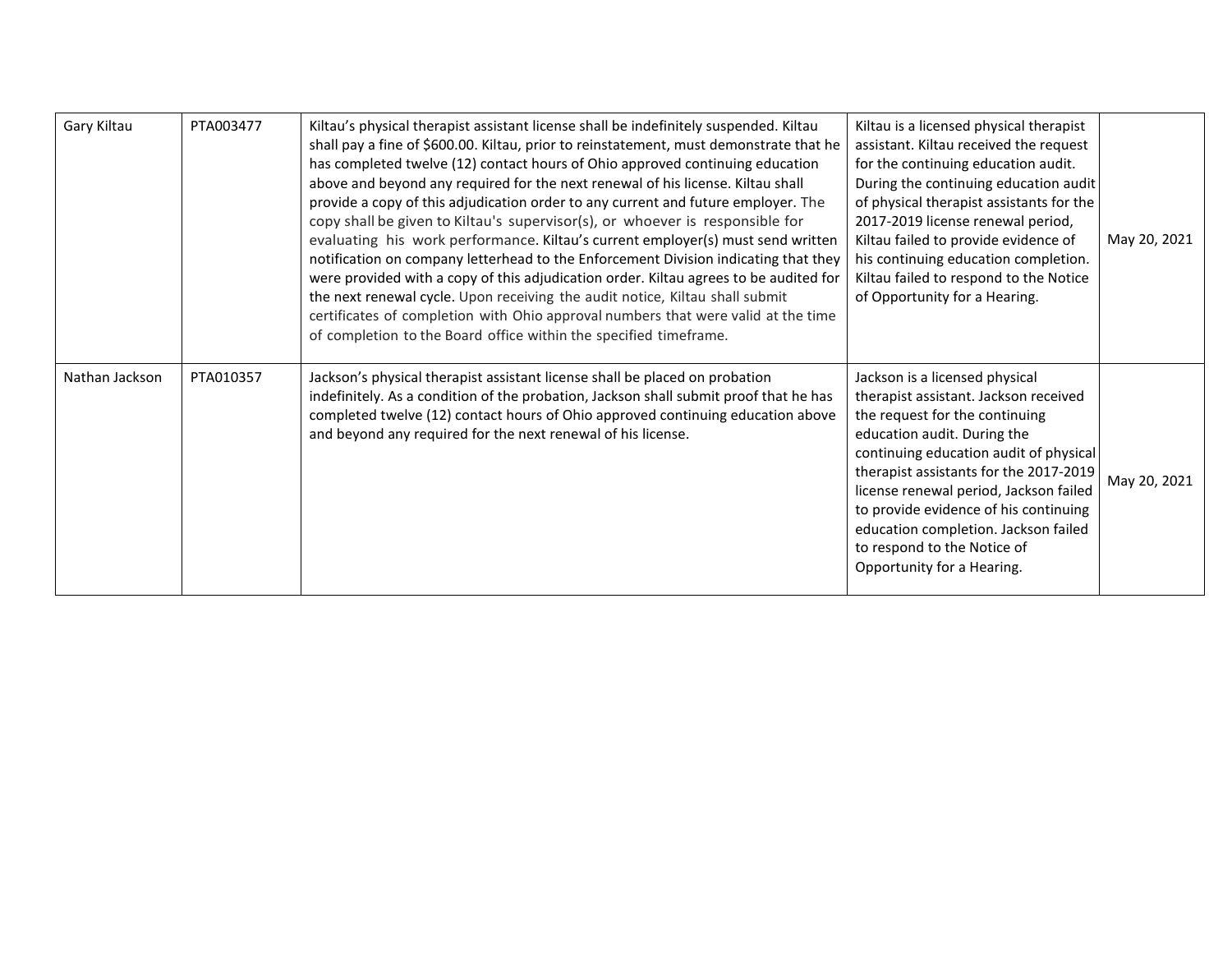# **Formal Board Actions Taken by the Ohio Occupational Therapy, Physical Therapy, and Athletic Trainers Board - June 2021**

| <b>Practitioner</b>   | <b>License</b><br><b>Number or</b><br><b>Application Type</b> | <b>Sanction</b>                                                                                                                                                                                                                                                                                                                                                                                                                                                              | <b>Basis for Action</b>                                                                                                                                                                                                                                                                                                                                                                                                          | <b>Board</b><br><b>Action Date</b> |
|-----------------------|---------------------------------------------------------------|------------------------------------------------------------------------------------------------------------------------------------------------------------------------------------------------------------------------------------------------------------------------------------------------------------------------------------------------------------------------------------------------------------------------------------------------------------------------------|----------------------------------------------------------------------------------------------------------------------------------------------------------------------------------------------------------------------------------------------------------------------------------------------------------------------------------------------------------------------------------------------------------------------------------|------------------------------------|
| Heather<br>Greene     | OT006505                                                      | Greene shall pay a fine of \$500.00; complete fourteen (14) contact hours<br>of continuing education including one (1) contact hour of ethics,<br>jurisprudence, or cultural competence, within thirty (30) days of the<br>consent agreement effective date; agrees to be audited for continuing<br>education credits for the next renewal cycle; provide a copy of the<br>consent agreement to any current and future employers during the<br>term of this agreement.       | Greene provided six (6) contact hours of<br>continuing education completion within the<br>continuing education reporting period of July 1,<br>2017, to June 30, 2019 when she was selected<br>for an audit. This is not Greene's first continuing<br>education deficiency. Said conduct constitutes a<br>violation of Ohio Revised Code sections 4755.11<br>(A)(2), (3), & (24), and Ohio Administrative Code<br>rule 4755-9-01. | June 24, 2021                      |
| Stacy<br>Davis-Barden | OT002263                                                      | Davis-Barden shall pay a fine of \$1,000.00; complete twenty (20) contact<br>hours of continuing education including one (1) contact hour of ethics,<br>jurisprudence, or cultural competence, within thirty (30) days of the<br>consent agreement effective date; agrees to be audited for continuing<br>education credits for the next renewal cycle; provide a copy of the<br>consent agreement to any current and future employers during the<br>term of this agreement. | Davis-Barden submitted zero (0) contact hours<br>of continuing education that were within the<br>continuing education reporting period of July 1,<br>2017, to June 30, 2019 when she was selected<br>for an audit. Said conduct constitutes a violation<br>of Ohio Revised Code sections 4755.11 (A)(2),<br>(3), & (24), and Ohio Administrative Code rule<br>4755-9-01.                                                         | June 24, 2021                      |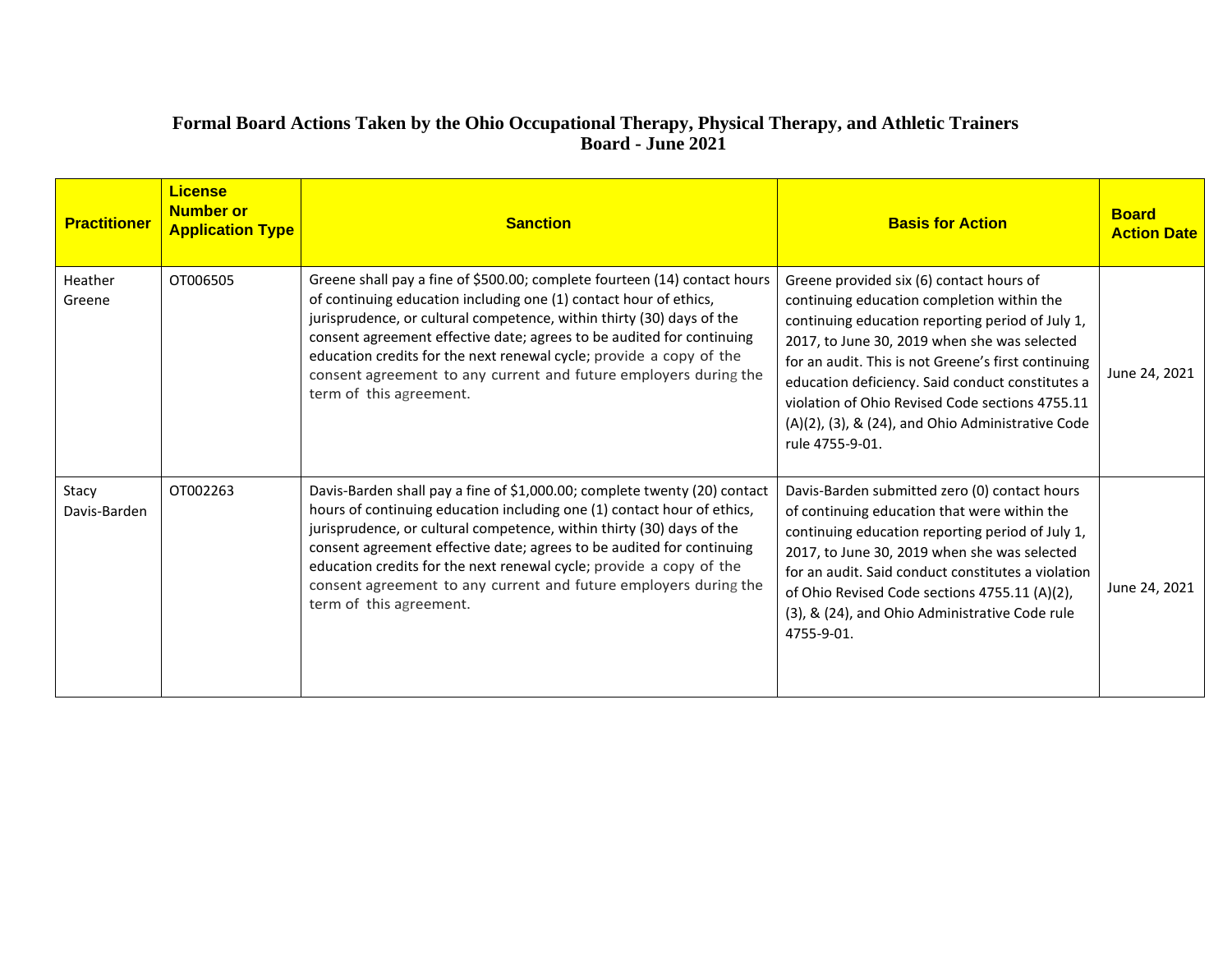| Christine<br>Priola   | OT004783  | Voluntary surrender/simultaneous revocation.                                                                                                                                                                                                                                                                                 | On January 08, 2021, while employed as an<br>Occupational Therapist, Priola resigned from her<br>position of employment without prior notice and<br>failed to transfer the care of her patients to<br>another health care provider. Said conduct<br>constitutes a violation of the Ohio Rev. Code §<br>4755.11 (A)(3), (A)(5), (A)(16) & (A)(17) and Ohio<br>Administrative Code § 4755-7-08 (B)(9), (C)(1)(d)<br>& (C)(2)(b). | June 24, 2021 |
|-----------------------|-----------|------------------------------------------------------------------------------------------------------------------------------------------------------------------------------------------------------------------------------------------------------------------------------------------------------------------------------|--------------------------------------------------------------------------------------------------------------------------------------------------------------------------------------------------------------------------------------------------------------------------------------------------------------------------------------------------------------------------------------------------------------------------------|---------------|
| James Press           | OTA007740 | Press shall pay a fine of \$40.00; agreement serves as a written<br>reprimand; successfully complete an AOTA approved Ethics course within<br>thirty (30) days of the ratification of this Agreement; provide a copy of<br>the consent agreement to any current and future employers during<br>the term of this agreement.   | On May 29, 2020 and May 30, 2020, while<br>employed as an occupational therapist<br>assistant, Press falsified and billed for<br>occupational therapy services that he did not<br>perform for 4 patient visits totaling 190<br>minutes. Said conduct constitutes a violation of<br>the Ohio Rev. Code § 4755.11 (A)(3), (A)(16) &<br>(A)(17), and Ohio Administrative Code § 4755-7-<br>08 (B)(3), (B)(4), and (B)(15)(a).     | June 24, 2021 |
| <b>Tiffany Walker</b> | OTA002289 | Walker shall pay a fine of \$280.00; agreement serves as a written<br>reprimand; successfully complete an AOTA approved Ethics course within<br>thirty (30) days of the ratification of this Agreement; provide a copy of<br>the consent agreement to any current and future employers during<br>the term of this agreement. | While employed as an occupational therapist<br>assistant, Walker failed to make appropriate<br>patient notes on 28 patient visits. Said conduct<br>constitutes a violation of the Ohio Rev. Code §<br>4755.11 (A)(3), (16) & (17), and Ohio<br>Administrative Code § 4755-7-08 (B)(3).                                                                                                                                         | June 24, 2021 |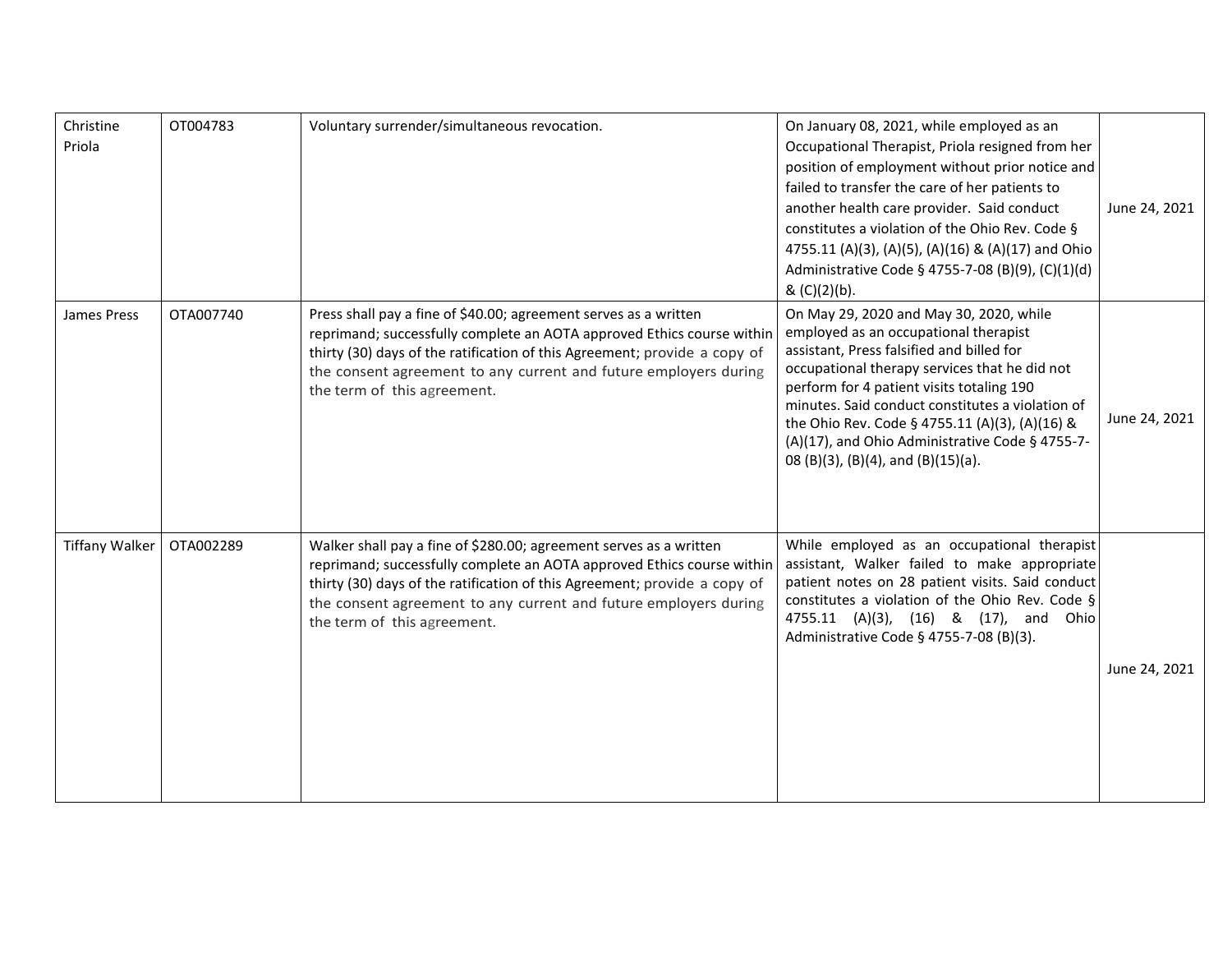| Laura Warren | OTA004365 | Agreement serves as a written reprimand; Warren shall develop a<br>Personal Plan of Action to ensure future compliance with occupational<br>therapy renewal procedures to be submitted within forty-five (45) days<br>of the consent agreement effective date; provide a copy of the<br>consent agreement to any current and future employers during the<br>term of this agreement. | On or about June 29, 2018 to July 1, 2020,<br>Warren engaged in the practice of occupational<br>therapy, as that term is defined in Ohio Rev.<br>Code § 4755.04(A), while employed as an<br>occupational therapist assistant, when she did<br>not hold a valid license to practice as an<br>occupational therapist assistant in the State of<br>Ohio because she placed your license in escrow.<br>Said conduct constitutes a violation of the Ohio<br>Rev. Code § 4755.11 (A)(3) & (A)(14) and<br>4755.05, and Ohio Administrative Code § 4755-<br>7-08 (A)(4)(b). | June 24, 2021 |
|--------------|-----------|-------------------------------------------------------------------------------------------------------------------------------------------------------------------------------------------------------------------------------------------------------------------------------------------------------------------------------------------------------------------------------------|---------------------------------------------------------------------------------------------------------------------------------------------------------------------------------------------------------------------------------------------------------------------------------------------------------------------------------------------------------------------------------------------------------------------------------------------------------------------------------------------------------------------------------------------------------------------|---------------|
| Kim Grizzell | OTA003944 | Grizzell shall successfully complete an AOTA approved Ethics course<br>within thirty (30) days of the ratification of this Agreement; provide a<br>copy of the consent agreement to any current and future employers<br>during the term of this agreement.                                                                                                                          | In the month of May 2020 while employed as an<br>occupational therapist<br>assistant, Grizzell engaged in a racial<br>conversation with a patient and used an<br>offensive racial slur; while explaining how it had<br>been said to the OTA in a complimentary<br>manner. Said conduct constitutes a violation of<br>the Ohio Rev. Code § 4755.11 (A)(3), (A)(5), &<br>(A)(16) and Ohio Administrative Code § 4755-7-<br>08 (B)(9), (B)(16) & (C)(12)(b), (C)(17)(a).                                                                                               | June 24, 2021 |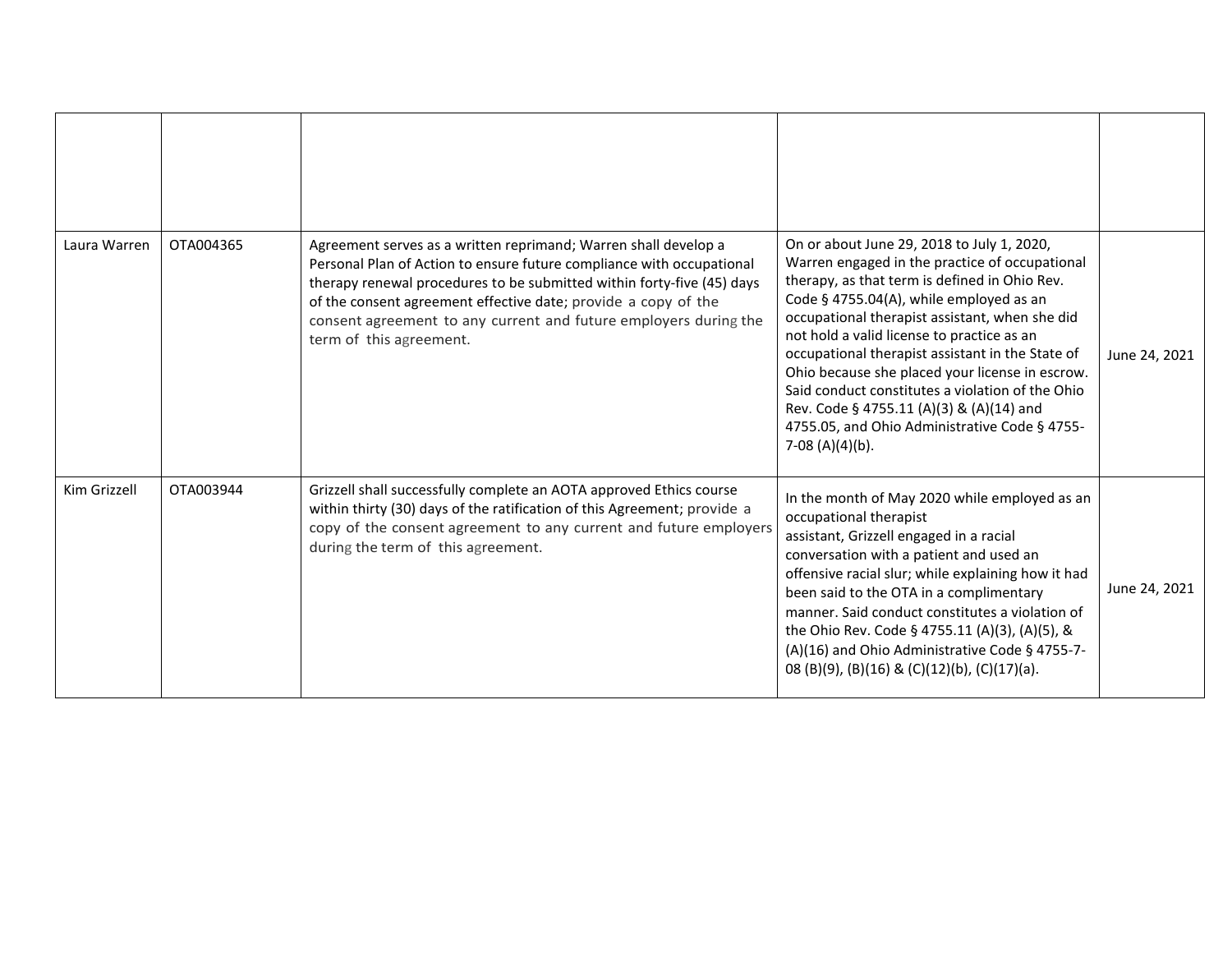## **Formal Board Actions Taken by the Ohio Occupational Therapy, Physical Therapy, and Athletic Trainers Board - July 2021**

| <b>Practitioner</b> | <b>License</b><br><b>Number or</b><br><b>Application</b><br><b>Type</b> | <b>Sanction</b>                              | <b>Basis for Action</b>                                                                                                                                                                                                                                                                                                                                                                                                                     | <b>Board</b><br><b>Action Date</b> |
|---------------------|-------------------------------------------------------------------------|----------------------------------------------|---------------------------------------------------------------------------------------------------------------------------------------------------------------------------------------------------------------------------------------------------------------------------------------------------------------------------------------------------------------------------------------------------------------------------------------------|------------------------------------|
| Andrea Stadelman    | OT008847                                                                | License revocation.                          | Stadelman received the request for<br>the continuing education audit.<br>During the continuing education audit<br>of occupational therapists for the<br>07/01/2017-06/30/2019 license<br>renewal period, Stadelman failed to<br>provide evidence of her continuing<br>education completion. Stadelman<br>failed to respond to the Notice of<br>Opportunity for a Hearing. Stadelman<br>violated Ohio Administrative Code<br>Rule 4755-9-01. | July 15, 2021                      |
| Molly Rosati        | OT001088                                                                | Voluntary surrender/simultaneous revocation. | Rosati provided zero (0) contact<br>hours of continuing education<br>completion within the continuing<br>education reporting period of July 1,<br>2017, to June 30, 2019. Said conduct<br>constitutes a violation of Ohio<br>Revised Code sections 4755.11 (A)(2),<br>(3), & (24), and Ohio Administrative<br>Code rule 4755-9-01.                                                                                                          | July 15, 2021                      |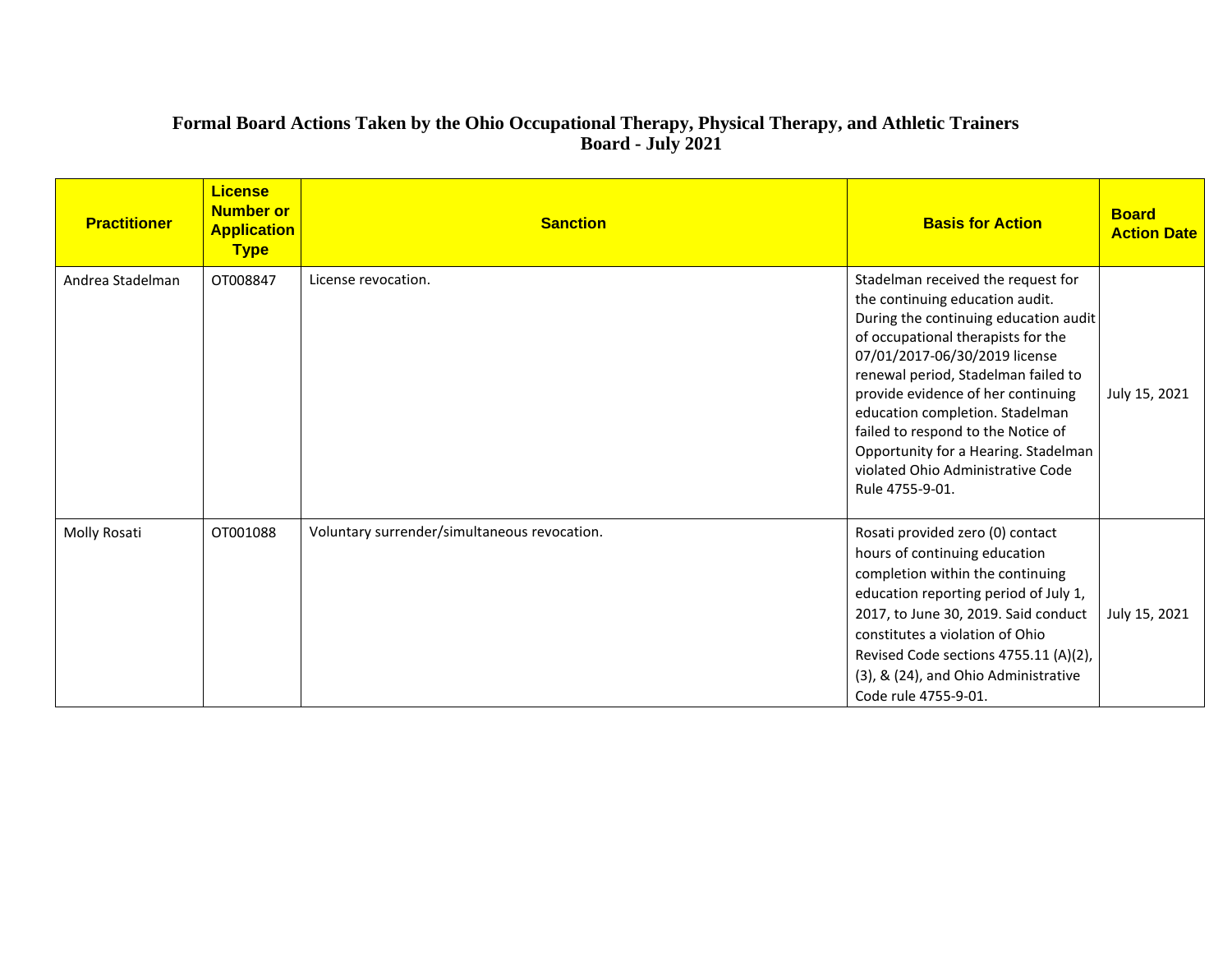| Andrea Ramsey | PTA009568 | License revocation. | Ramsey received the request for the<br>continuing education audit. During<br>the continuing education audit of<br>physical therapist assistants for the<br>2017-2019 license renewal period,<br>Ramsey failed to provide evidence of<br>her continuing education completion.<br>Ramsey failed to respond to the<br>Notice of Opportunity for a Hearing.<br>Ramsey violated Ohio Revised Code<br>sections 4755.47 (A)(6) & (22), and<br>4755.511, and Ohio Administrative<br>Code rules 4755-23-08 (A)(2), (D),<br>$(E)(2)$ , & $(F)$ . | July 22, 2021 |
|---------------|-----------|---------------------|----------------------------------------------------------------------------------------------------------------------------------------------------------------------------------------------------------------------------------------------------------------------------------------------------------------------------------------------------------------------------------------------------------------------------------------------------------------------------------------------------------------------------------------|---------------|
| Myrna Kaleta  | PTA000547 | License revocation. | Kaleta received the request for the<br>continuing education audit. During<br>the continuing education audit of<br>physical therapist assistants for the<br>2017-2019 license renewal period,<br>Kaleta failed to provide evidence of<br>her continuing education completion.<br>Kaleta failed to respond to the Notice<br>of Opportunity for a Hearing.<br>Kaleta violated Ohio Revised Code<br>sections 4755.47 (A)(6) and Ohio<br>Administrative Code rules 4755-23-08<br>(E)(3).                                                    | July 22, 2021 |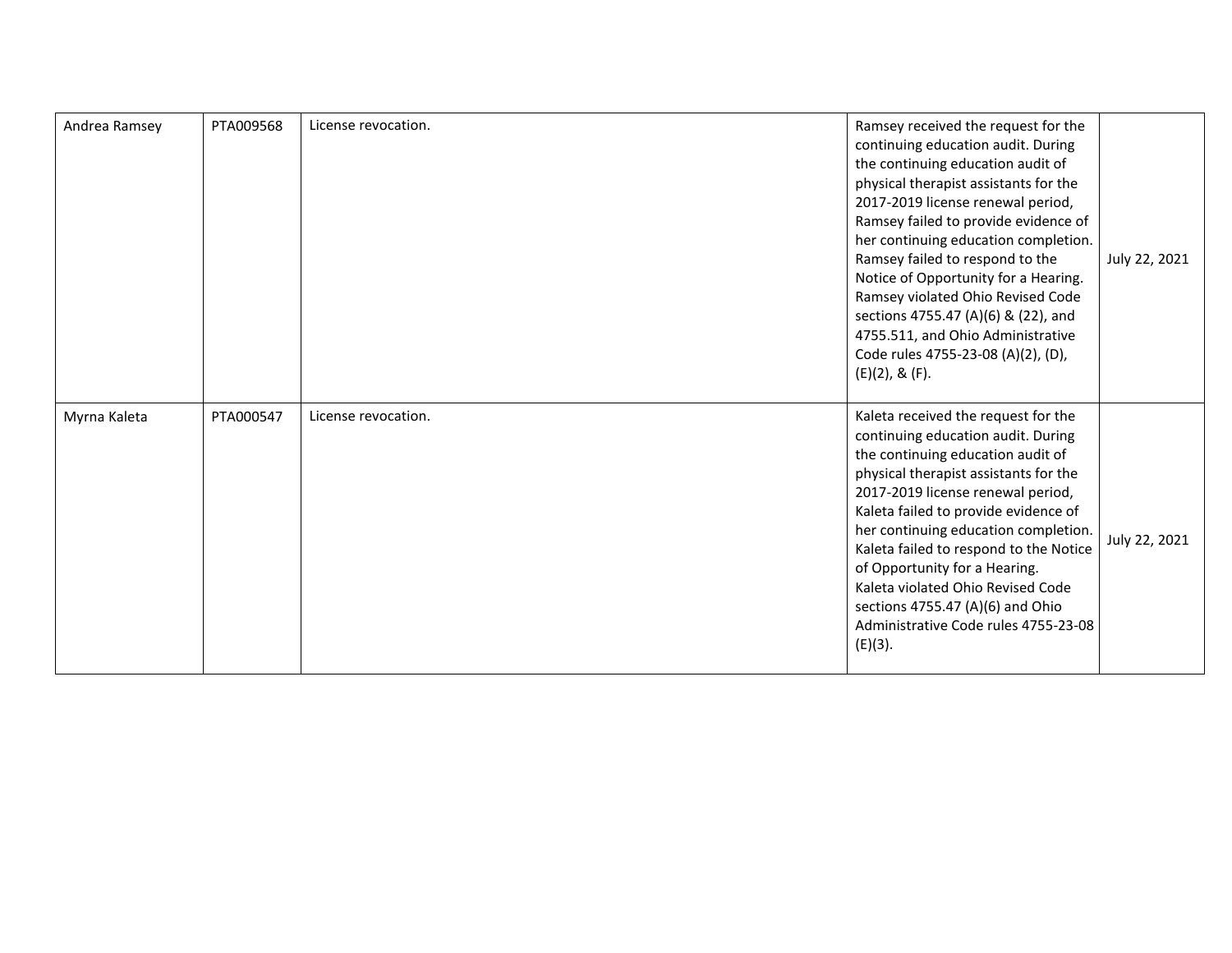| Tamitha Logan | PTA006708 | License revocation.                                                                                                                                                                                                                                                                                                                                                                                                                                                                                                                                                                                                                                                                                                                                 | Logan received the request for the<br>continuing education audit. During<br>the continuing education audit of<br>physical therapist assistants for the<br>2017-2019 license renewal period,<br>Logan failed to provide evidence of<br>her continuing education completion.<br>Logan failed to respond to the Notice<br>of Opportunity for a Hearing.<br>Logan violated Ohio Revised Code<br>sections 4755.47 (A)(6) and Ohio<br>Administrative Code rules 4755-23-08<br>$(E)(3)$ .                                                                                                                                                                                                                     | July 22, 2021 |
|---------------|-----------|-----------------------------------------------------------------------------------------------------------------------------------------------------------------------------------------------------------------------------------------------------------------------------------------------------------------------------------------------------------------------------------------------------------------------------------------------------------------------------------------------------------------------------------------------------------------------------------------------------------------------------------------------------------------------------------------------------------------------------------------------------|--------------------------------------------------------------------------------------------------------------------------------------------------------------------------------------------------------------------------------------------------------------------------------------------------------------------------------------------------------------------------------------------------------------------------------------------------------------------------------------------------------------------------------------------------------------------------------------------------------------------------------------------------------------------------------------------------------|---------------|
| Marsha Ausel  | PTA008024 | Ausel must abide by all treatment programs designated by her employer.<br>Ausel shall sign any and all releases required for the exchange of<br>information between the Enforcement Division of the board and her<br>employer and/or any other mental health or chemical dependency<br>treatment provided as needed. Monthly reports shall be submitted to the<br>board. If Ausel violates the terms of her treatment programs designated by<br>her employer, Ausel will be in violation of her consent agreement, and<br>subject to disciplinary action and revocation of her Physical Therapy<br>Assistant license; Ausel shall provide a copy of the consent agreement to<br>any current and future employers during the term of this agreement. | On October 27, 2020 while working as<br>Physical Therapist Assistant,<br>a<br>witnesses believed they smelled the<br>odor of an alcoholic beverage on<br>Ausel's person. Ausel admitted that<br>she brought an alcoholic beverage to<br>work in in a water bottle. Ausel's<br>employer<br>administered<br>a<br>breathalyzer test which showed that<br>her blood alcohol concentration<br>("BAC") was<br>.034.<br>A second<br>breathalyzer<br>administered<br>test<br>approximately fifteen minutes later<br>showed Ausel's BAC was .024. Said<br>conduct is a violation of Ohio Revised<br>Code sections 4755.47(A1), (A5), &<br>(A28) and Administrative Code §<br>4755-27-05 (A)(2), (B)(1) & B(10). | July 22, 2021 |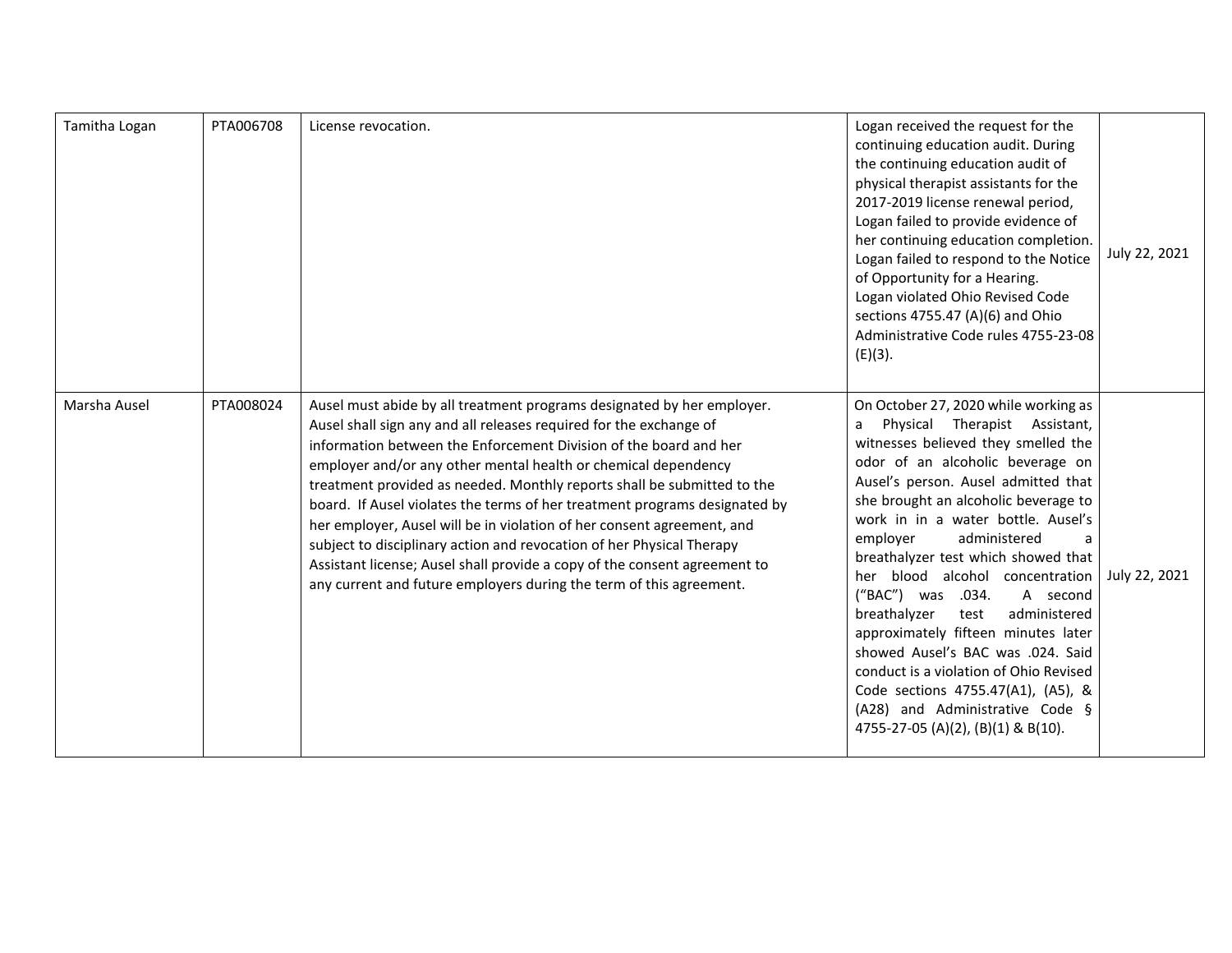| <b>Timothy Burk</b> | PT010937  | Voluntary surrender/simultaneous revocation.                                                                                                                                                                                                                                                                                                                                                                                                                                         | On or about July 13, 2020,<br>Burk was convicted of<br>Insurance Fraud as a felony<br>of the third degree in the<br>Court of Common Pleas of<br>Cumberland County in the<br>state of Pennsylvania. This<br>crime occurred during the<br>course of practice as a<br>physical therapist. Said<br>conduct constitutes a<br>violation of the Ohio Revised<br>Code sections 4755.47(A)(2)<br>and Ohio Administrative<br>Code 4755-27-05. | July 22, 2021 |
|---------------------|-----------|--------------------------------------------------------------------------------------------------------------------------------------------------------------------------------------------------------------------------------------------------------------------------------------------------------------------------------------------------------------------------------------------------------------------------------------------------------------------------------------|-------------------------------------------------------------------------------------------------------------------------------------------------------------------------------------------------------------------------------------------------------------------------------------------------------------------------------------------------------------------------------------------------------------------------------------|---------------|
| Kristin Mills       | PTA009309 | Mills shall pay a fine of \$600.00, Mills shall complete twelve (12) contact hours<br>of Ohio approved continuing education; Mills agrees to be audited for continuing<br>education completion for the 2021 renewal cycle; Mills shall develop a Personal Plan<br>of Action to ensure future compliance with the continuing education requirements;<br>Mills shall provide a copy of the consent agreement to any current and future<br>employers during the term of this agreement. | Mills provided zero (0) contact hours<br>of Ohio approved continuing<br>education within the continuing<br>education reporting period of<br>February 1, 2017 to January 31, 2019.<br>Said conduct constitutes a violation of<br>Ohio Revised Code sections 4755.47<br>(A)(6) & (22), and 4755.511, and Ohio<br>Administrative Code rules 4755-23-08<br>(A)(2), (D), (E)(2), & (F).                                                  | July 22, 2021 |
| Ashley Schwieterman | AT004663  | Voluntary surrender/simultaneous revocation.                                                                                                                                                                                                                                                                                                                                                                                                                                         | On December 9, 2019, Schwieterman<br>was randomly selected for a<br>continuing education audit and was<br>sent an audit notice letter.<br>Schwieterman failed to respond to<br>said audit notice letter by the January<br>1, 2020 deadline. A second audit<br>notice letter was sent to<br>Schwieterman on January 2, 2020. A                                                                                                       | July 23, 2021 |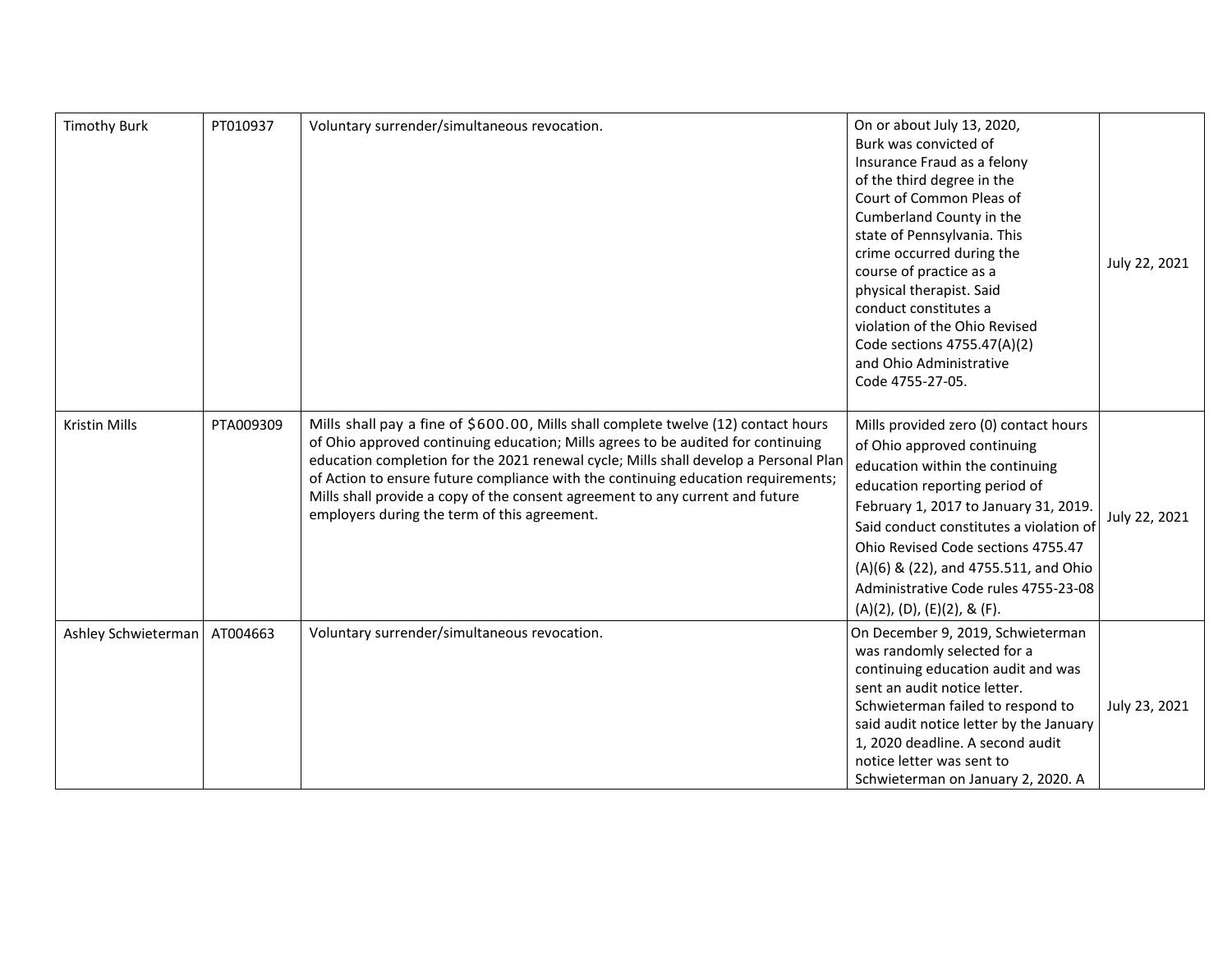|             |          |                                                                                                                                                                                                                                                                                                                                                                                                                                                                                                                                              | third audit notice letter was sent to<br>Schwieterman on February 27, 2020.<br>A final audit notice was sent to<br>Schwieterman via certificate of<br>mailing on May 5, 2020 and<br>Schwieterman once again failed to<br>respond to said audit notice letter by<br>the May 19, 2020 deadline. Said<br>conduct constitutes a violation of<br>Ohio Revised Code section 4755.64<br>(A)(2) and Ohio Administrative Code<br>rule 4755-45-01 (F)(3). |               |
|-------------|----------|----------------------------------------------------------------------------------------------------------------------------------------------------------------------------------------------------------------------------------------------------------------------------------------------------------------------------------------------------------------------------------------------------------------------------------------------------------------------------------------------------------------------------------------------|-------------------------------------------------------------------------------------------------------------------------------------------------------------------------------------------------------------------------------------------------------------------------------------------------------------------------------------------------------------------------------------------------------------------------------------------------|---------------|
| Kyle Hickey | AT004800 | Hickey's license to practice as an athletic trainer in the State of Ohio shall be placed<br>on probationary status until he fulfills all of the requirements in this Agreement;<br>Hickey shall pay a fine of \$100.00; Hickey shall complete one (1) contact hour of<br>continuing education covering ethics; Hickey agrees to be audited for continuing<br>education credits for the next renewal cycle; Hickey shall provide a copy of the<br>consent agreement to any current and future employers during the term of this<br>agreement. | Hickey was found to be deficient one<br>(1) contact hour of continuing<br>education covering ethics within the<br>continuing education reporting<br>period of October 1, 2016, to<br>September 30, 2018. Said conduct<br>constitutes a violation of Ohio<br>Revised Code sections 4755.64(A)(2)<br>and Ohio Administrative Code rules<br>4755-45-01.                                                                                            | July 23, 2021 |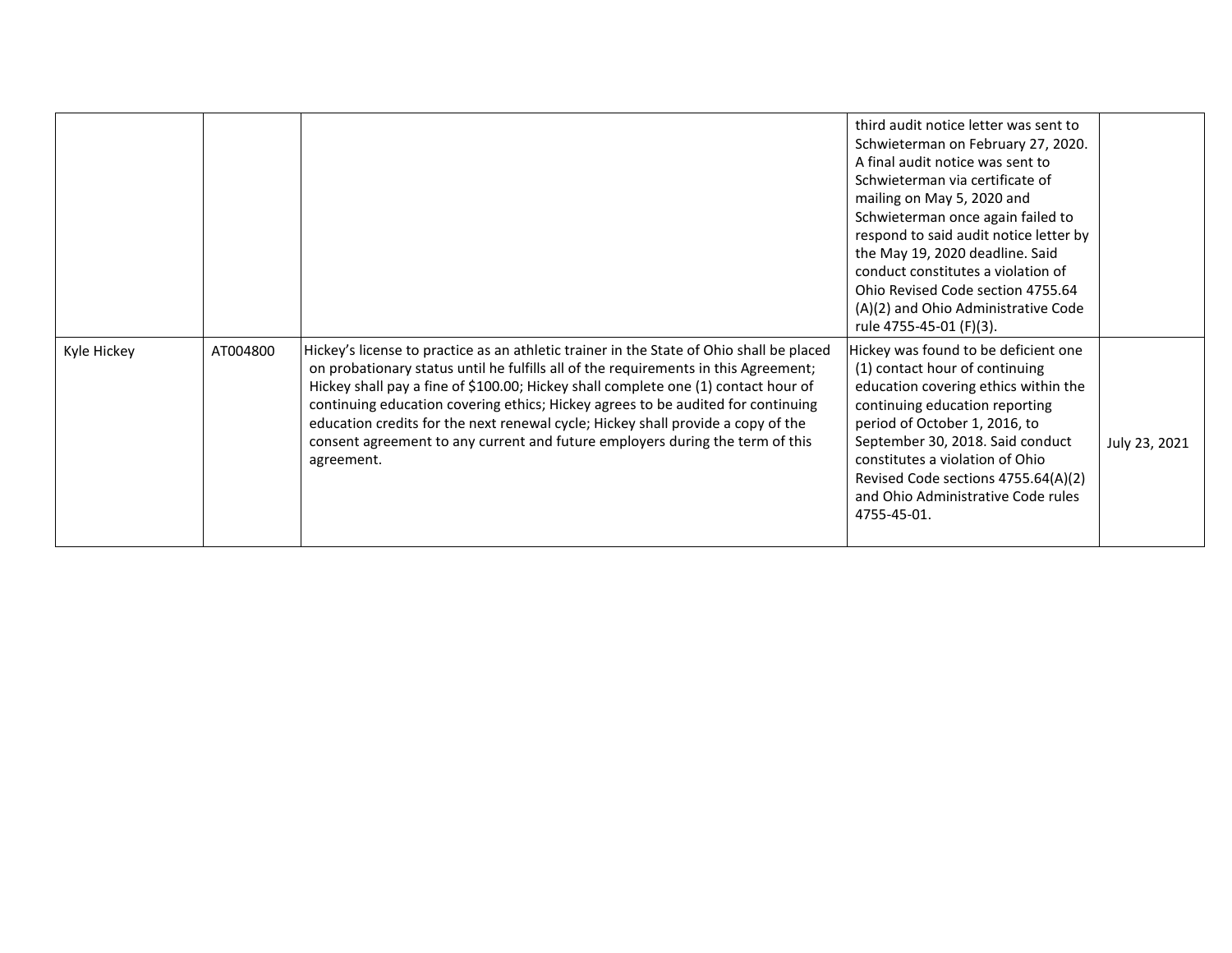# **Formal Board Actions Taken by the Ohio Occupational Therapy, Physical Therapy, and Athletic Trainers Board - August 2021**

| <b>Practitioner</b> | <b>License</b><br><b>Number or</b><br><b>Application</b><br><b>Type</b> | <b>Sanction</b>                                                                                                                                                                                                                                                                                                                                                                          | <b>Basis for Action</b>                                                                                                                                                                                                                                                                                                               | <b>Board</b><br><b>Action Date</b> |
|---------------------|-------------------------------------------------------------------------|------------------------------------------------------------------------------------------------------------------------------------------------------------------------------------------------------------------------------------------------------------------------------------------------------------------------------------------------------------------------------------------|---------------------------------------------------------------------------------------------------------------------------------------------------------------------------------------------------------------------------------------------------------------------------------------------------------------------------------------|------------------------------------|
| Stephen Page        | OT008184                                                                | Page's license to practice as an occupational therapist in the State of Ohio<br>shall be placed on probation for a period of one (1) year; Written reprimand;<br>pay a fine of \$2,000.00; shall "unconditionally pass" the PROBE Ethics &<br>Boundaries course; shall provide a copy of the consent agreement to<br>any current and future employers during the term of this agreement. | Between 2015 thru 2017,<br>while employed as<br><b>Occupational Therapy</b><br>Faculty in the Division of<br>Occupational Therapy at<br>The Ohio State<br>University, Page engaged<br>in unprofessional<br>conduct with a colleague<br>and a student. Said<br>conduct constitutes a<br>violation of Ohio Rev.<br>Code 4755.11 (A)(5). | 08/18/2021                         |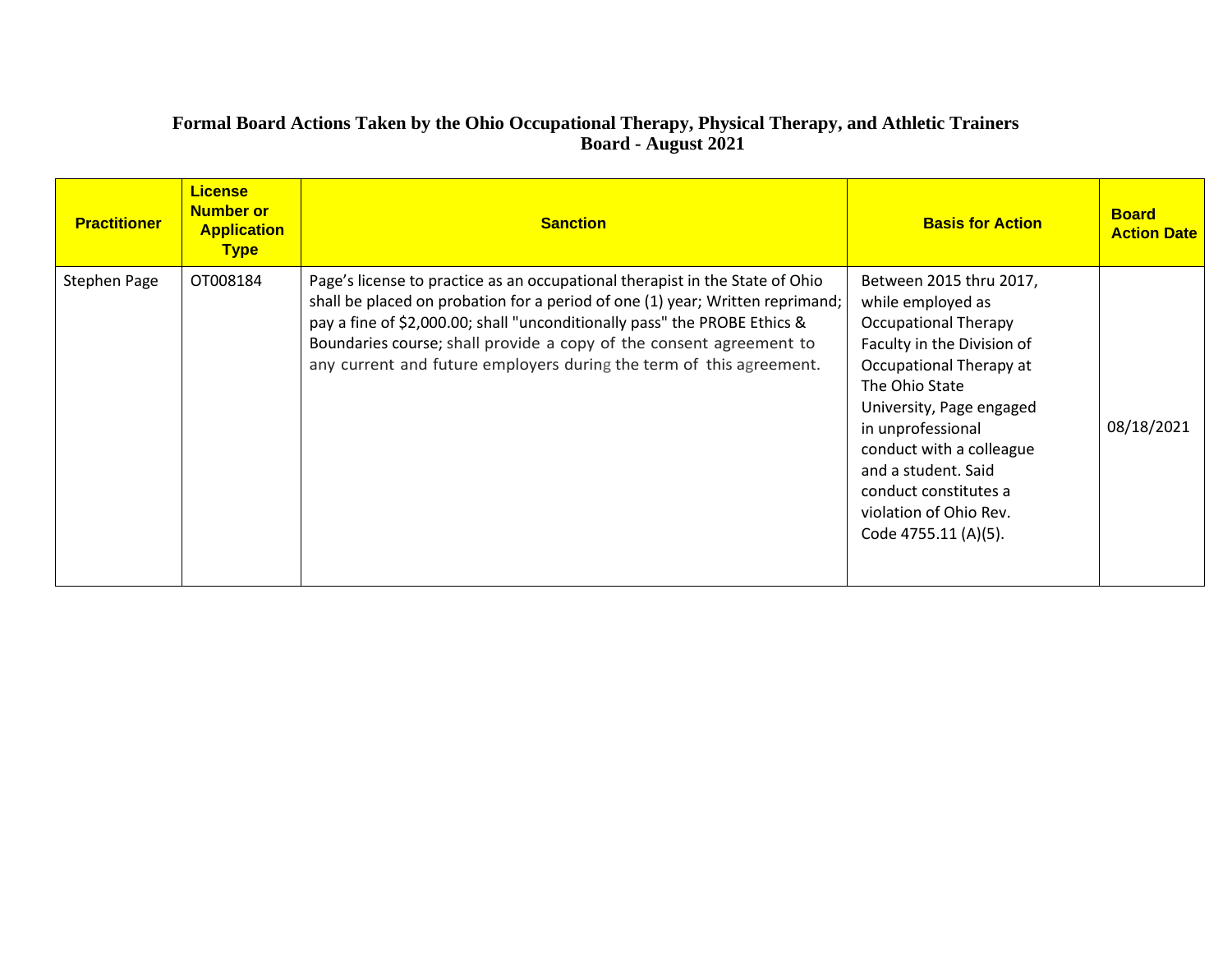## **Formal Board Actions Taken by the Ohio Occupational Therapy, Physical Therapy, and Athletic Trainers Board – September 2021**

| <b>Practitioner</b> | <b>License</b><br><b>Number or</b><br><b>Application</b><br><b>Type</b> | <b>Sanction</b>     | <b>Basis for Action</b>                                                                                                                                                                                                                                                                                                                                                                                                                                                 | <b>Board</b><br><b>Action Date</b> |
|---------------------|-------------------------------------------------------------------------|---------------------|-------------------------------------------------------------------------------------------------------------------------------------------------------------------------------------------------------------------------------------------------------------------------------------------------------------------------------------------------------------------------------------------------------------------------------------------------------------------------|------------------------------------|
| Sharita Cospy       | PTA005545                                                               | License revocation. | Cospy was randomly selected for<br>the physical therapist assistants<br>continuing education audit for the<br>2017-2019 license renewal<br>period. Cospy failed to provide<br>evidence of her continuing<br>education completion and failed<br>to respond to the Notice of<br>Opportunity for a Hearing. Said<br>conduct constitutes a violation of<br><b>Ohio Revised Code sections</b><br>4755.47 (A)(6) and Ohio<br>Administrative Code rules 4755-<br>23-08 (E)(3). | 09/16/2021                         |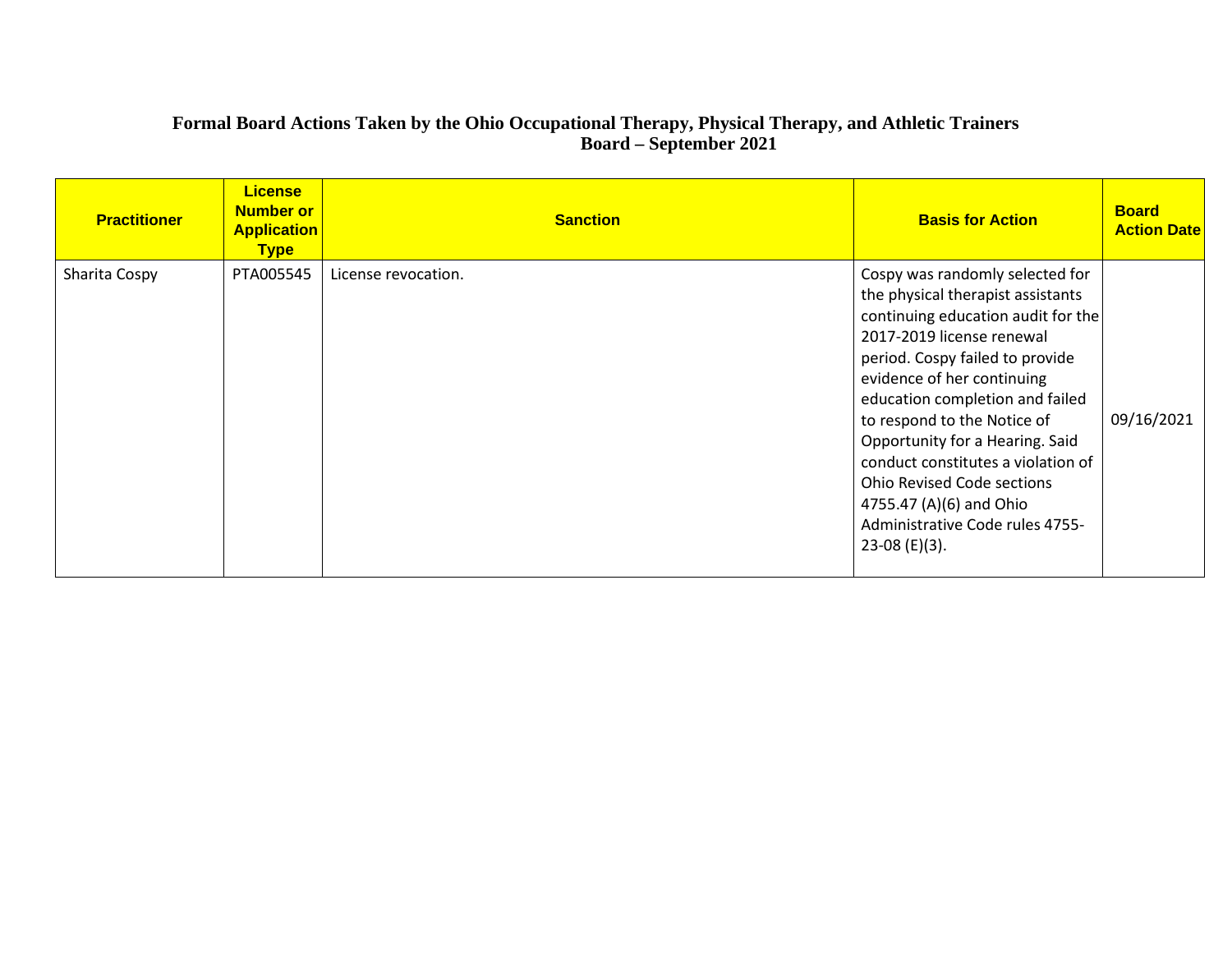| <b>Tyler Hollar</b> | PTA009206 | Voluntary surrender/simultaneous revocation.                                                                                                                                                                                                | Hollar provided two (2) contact<br>hours of Ohio approved<br>continuing education within the<br>continuing education reporting<br>period of February 1, 2017, to<br>January 31, 2019. Said conduct<br>constitutes a violation of Ohio<br>Revised Code sections 4755.47<br>(A)(6) & (22), and 4755.511, and<br>Ohio Administrative Code rules<br>4755-23-08 (A)(2), (D), (E)(2), &<br>(F). | 09/16/2021 |
|---------------------|-----------|---------------------------------------------------------------------------------------------------------------------------------------------------------------------------------------------------------------------------------------------|-------------------------------------------------------------------------------------------------------------------------------------------------------------------------------------------------------------------------------------------------------------------------------------------------------------------------------------------------------------------------------------------|------------|
| Terrence Johnson    | PT013607  | Johnson shall pay a fine of \$250; complete the course "Medical Ethics and<br>Professionalism" (ME-15) conducted by PBI Education; provide a copy of<br>the Consent Agreement to any current and future employers during<br>agreement term. | On or about October 13, 2020,<br>while employed as a physical<br>therapist, Johnson documented<br>or billed for services not provided<br>for one patient. Said conduct<br>constitutes a violation of Ohio<br>Revised Code sections 4755.47<br>(A)(5), (6), & (13), and Ohio<br>Administrative Code rules 4755-<br>27-05 (A)(3), (B)(1), (5)(i), and (9).                                  | 09/16/2021 |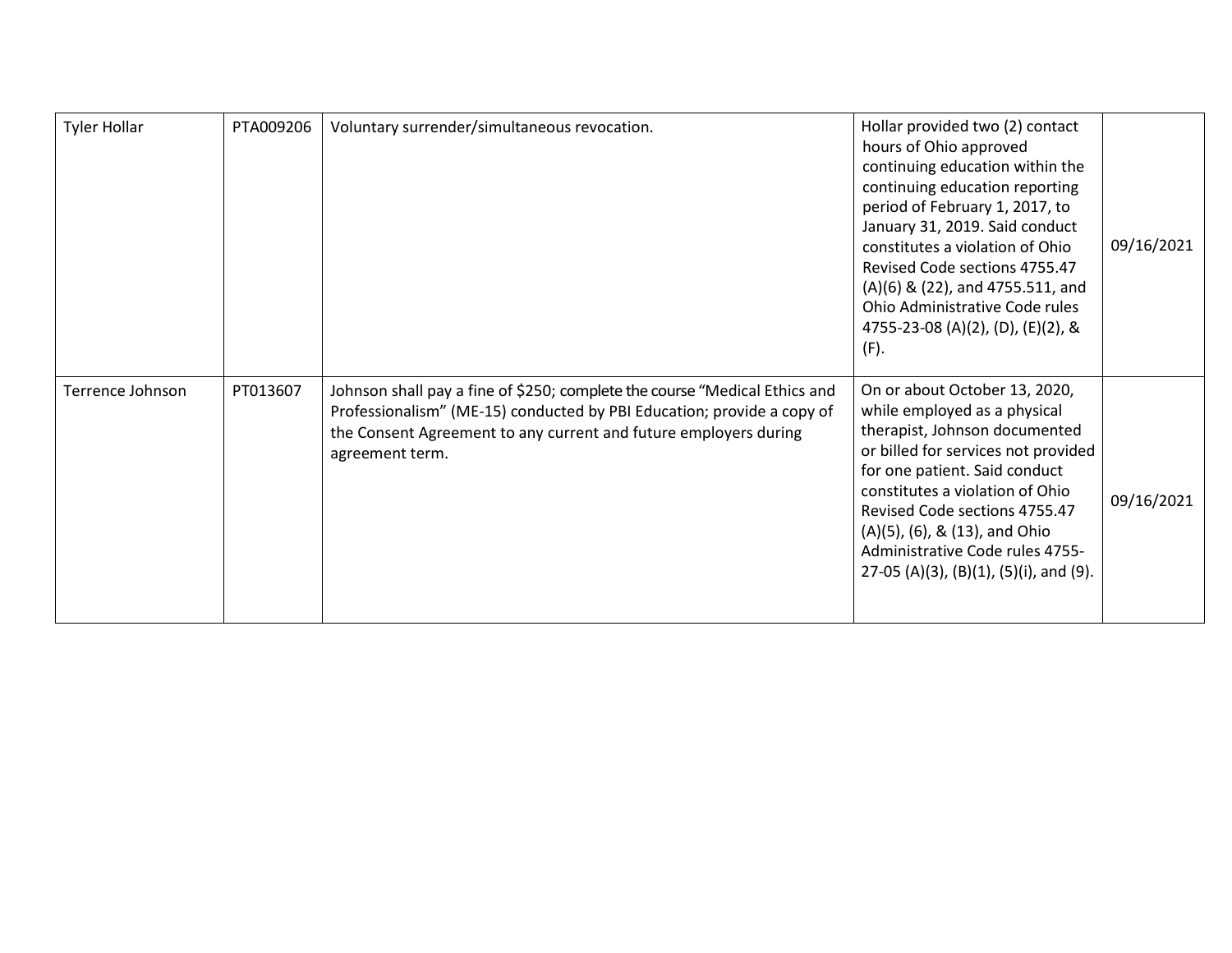| herself to a colleague. Lemon's<br>colleague reported that the<br>photographs were unwelcome,<br>and it contributed to an<br>intimidating, and/or hostile,<br>and/or offensive environment.<br>Said conduct is a violation of Ohio<br><b>Revised Code sections</b><br>4755.47(A)(5), and Administrative<br>Code § 4755-27-05 (B)(6) &<br>$(B)(8)(b)$ . | PTA011146<br>Wendy Lemon | Lemon shall pay a fine of \$500.00; written reprimand; complete the<br>course "Ethics and Professionalism" (ME-15) conducted by PBI<br>Education; provide a copy of the consent agreement to any current<br>and future employers during the term of this agreement. | In the month of May 2021, while<br>working as a physical therapist<br>assistant, Lemon texted multiple<br>partially nude photographs of | 9/16/2021 |
|--------------------------------------------------------------------------------------------------------------------------------------------------------------------------------------------------------------------------------------------------------------------------------------------------------------------------------------------------------|--------------------------|---------------------------------------------------------------------------------------------------------------------------------------------------------------------------------------------------------------------------------------------------------------------|-----------------------------------------------------------------------------------------------------------------------------------------|-----------|
|--------------------------------------------------------------------------------------------------------------------------------------------------------------------------------------------------------------------------------------------------------------------------------------------------------------------------------------------------------|--------------------------|---------------------------------------------------------------------------------------------------------------------------------------------------------------------------------------------------------------------------------------------------------------------|-----------------------------------------------------------------------------------------------------------------------------------------|-----------|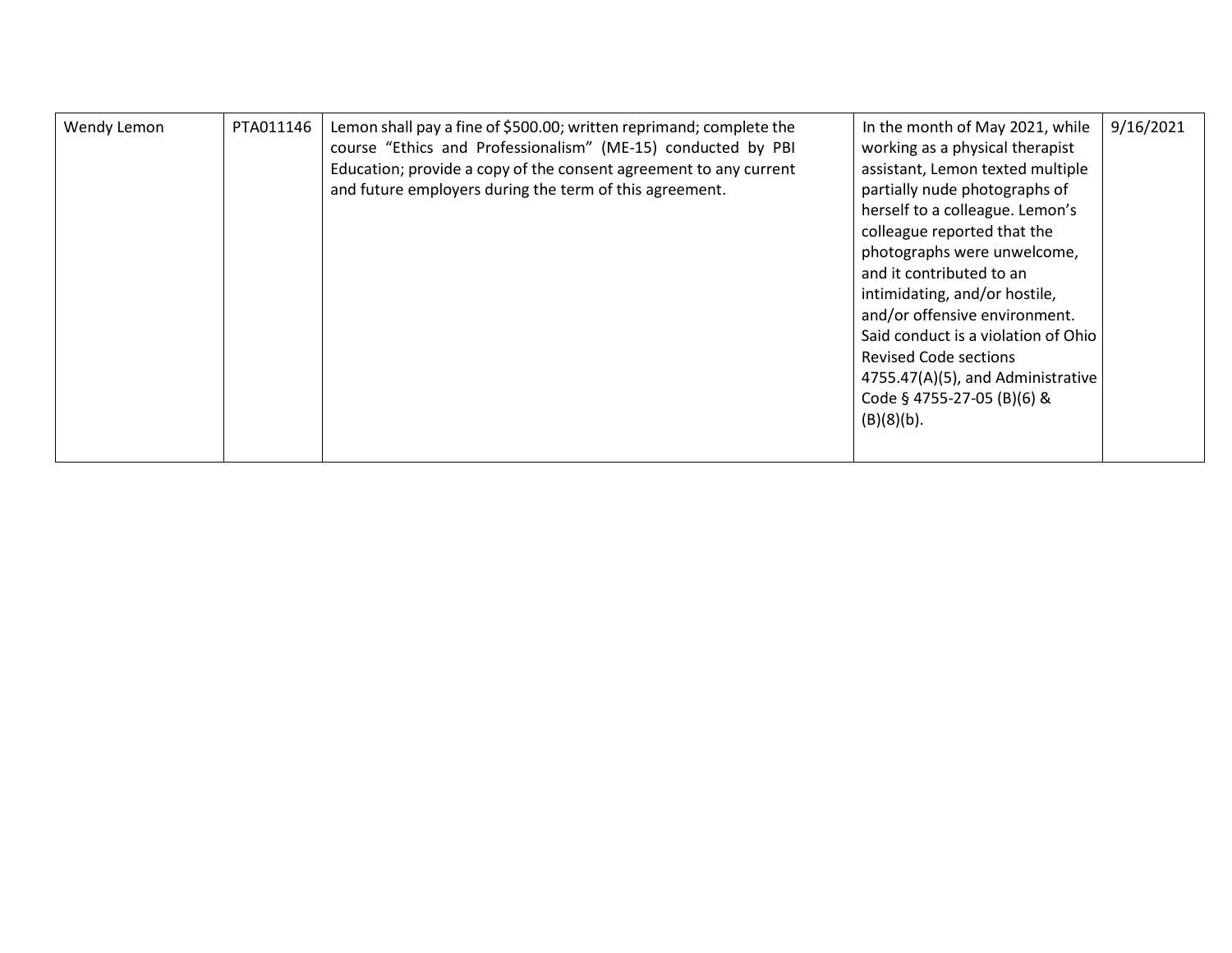# **Formal Board Actions Taken by the Ohio Occupational Therapy, Physical Therapy, and Athletic Trainers Board – November 2021**

| <b>Practitioner</b> | <b>License</b><br><b>Number or</b><br><b>Application</b><br><b>Type</b> | <b>Sanction</b>                                                                                                                                                                                                                                                   | <b>Basis for Action</b>                                                                                                                                                                                                                                                                                                                                                                                                                                                 | <b>Board</b><br><b>Action Date</b> |
|---------------------|-------------------------------------------------------------------------|-------------------------------------------------------------------------------------------------------------------------------------------------------------------------------------------------------------------------------------------------------------------|-------------------------------------------------------------------------------------------------------------------------------------------------------------------------------------------------------------------------------------------------------------------------------------------------------------------------------------------------------------------------------------------------------------------------------------------------------------------------|------------------------------------|
| Nathan Edwards      | OT011622                                                                | Pay a fine of \$700.00; develop a Personal Plan of Action to ensure future on or about December 7, 2020, to<br>compliance of renewal procedures; provide a copy of the consent July 1, 2021, Edwards engaged in<br>agreement to any current and future employers. | the practice of occupational<br>therapy when he did not hold a<br>valid license to practice as an<br>occupational therapist in the State<br>of Ohio. Said conduct constitutes a<br>violation of the Ohio Rev. Code<br>4755.11 (A)(2), (3), & (14) and<br>4755.05, and Ohio Administrative<br>Code 4755-7-08 (A)(4)(b).                                                                                                                                                  | 11/16/2021                         |
| Jeremiah Allen      | PTA011659                                                               | Written reprimand; pay a fine of \$500.00; unconditionally pass PROBE<br>course; provide a copy of the consent agreement to any current and<br>future employers.                                                                                                  | Allen throughout 2020 and 2021<br>failed to conform to the minimal<br>standard of care for a PTA by<br>conducting spinal manipulation<br>treatments on multiple patients.<br>Allen lacked the proper training<br>and education to perform spinal 11/17/2021<br>manipulation treatments and<br>spinal manipulation is outside the<br>scope of practice for a PTA.<br>Furthermore, Allen posted videos<br>of some of the aforementioned<br>treatments to his social media |                                    |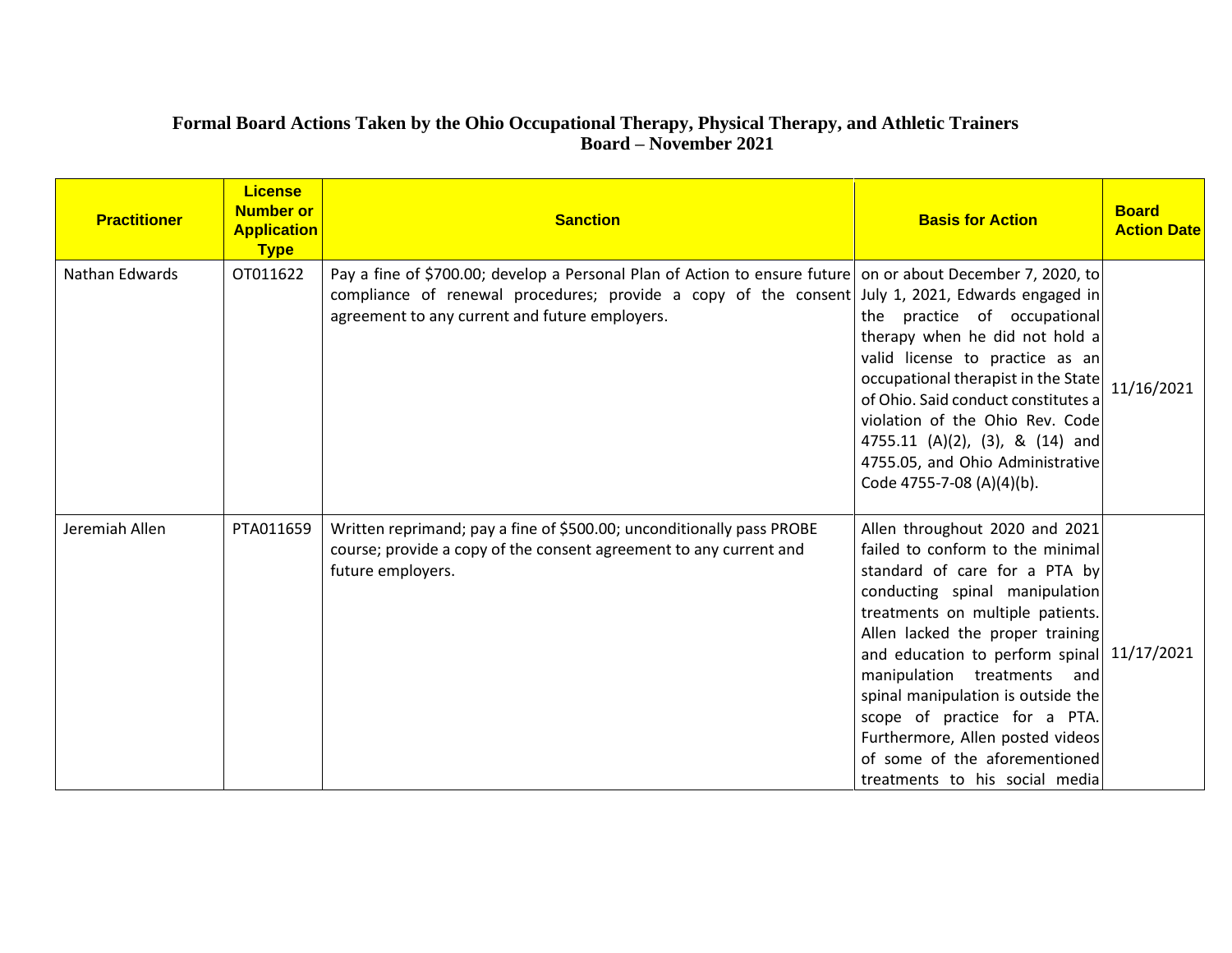|                   |          |                                                                                                                                                               | Said conduct is a<br>accounts.<br>violation of Ohio Revised Code<br>sections 4755.47 (A)(12), (A)(13) &<br>(A)(28) and Administrative Code $\S$<br>4755-27-05 (B)(5)(b)& (B)(5)(g).    |            |
|-------------------|----------|---------------------------------------------------------------------------------------------------------------------------------------------------------------|----------------------------------------------------------------------------------------------------------------------------------------------------------------------------------------|------------|
| Ann Bobalik       | PT004530 | Pay a \$1,000 fine; submit twenty-four (24) hours of continuing education;<br>provide a copy of the consent agreement to any current and future<br>employers. | Bobalik provided zero (0) contact<br>hours of continuing education<br>completion within the continuing<br>education reporting period of<br>February 1, 2018, to January 31,<br>2020.   | 11/17/2021 |
| Cecelia Burnfield | PT002957 | Voluntary surrender/simultaneous revocation.                                                                                                                  | Burnfield provided zero (0)<br>contact hours of continuing<br>education completion within the<br>continuing education reporting<br>period of February 1, 2018, to<br>January 31, 2020. | 11/17/2021 |